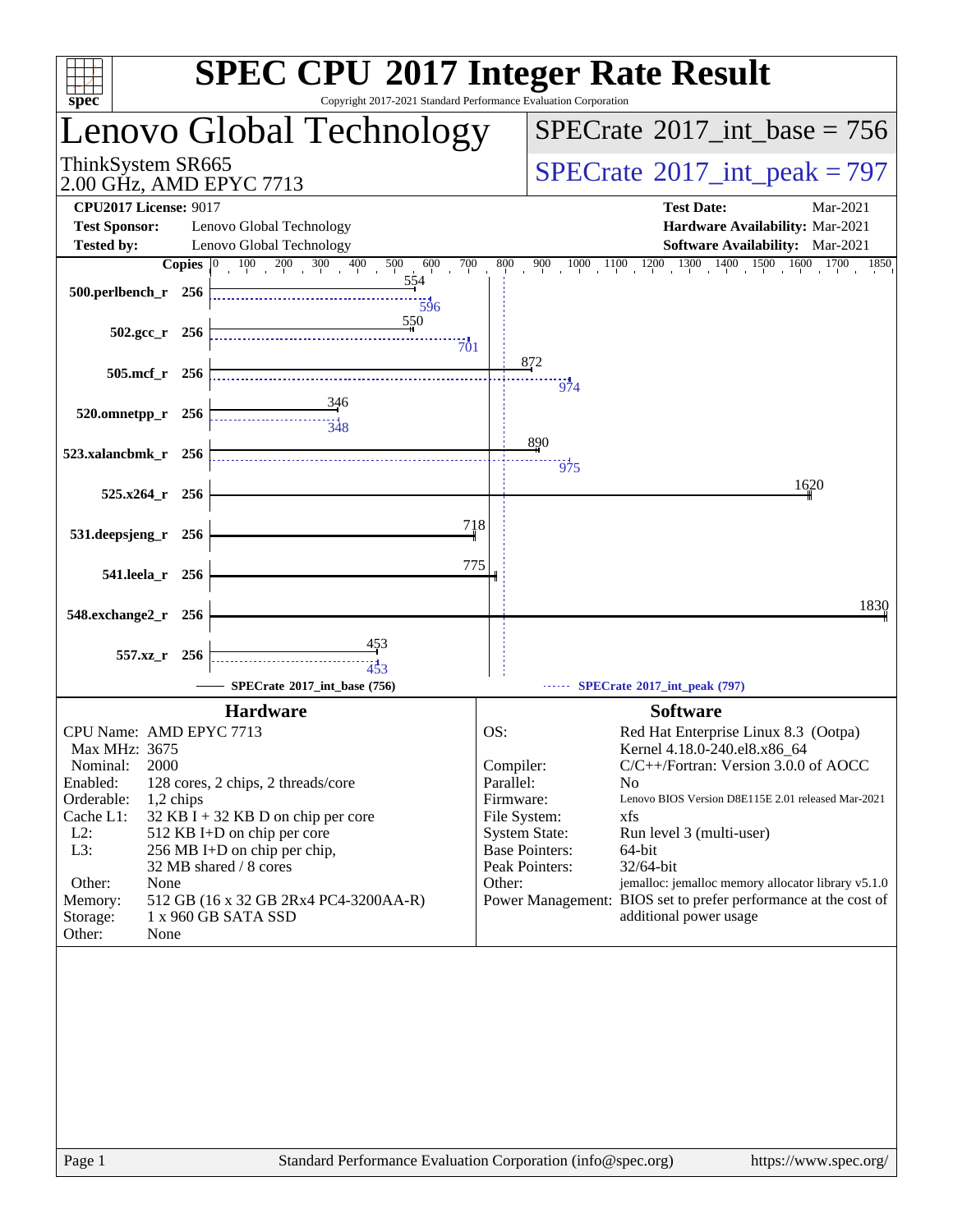

#### **[SPEC CPU](http://www.spec.org/auto/cpu2017/Docs/result-fields.html#SPECCPU2017IntegerRateResult)[2017 Integer Rate Result](http://www.spec.org/auto/cpu2017/Docs/result-fields.html#SPECCPU2017IntegerRateResult)** Copyright 2017-2021 Standard Performance Evaluation Corporation

# Lenovo Global Technology

 $SPECrate$ <sup>®</sup>[2017\\_int\\_base =](http://www.spec.org/auto/cpu2017/Docs/result-fields.html#SPECrate2017intbase) 756

2.00 GHz, AMD EPYC 7713

ThinkSystem SR665<br>2.00 GHz AMD EPYC 7713

**[Test Sponsor:](http://www.spec.org/auto/cpu2017/Docs/result-fields.html#TestSponsor)** Lenovo Global Technology **[Hardware Availability:](http://www.spec.org/auto/cpu2017/Docs/result-fields.html#HardwareAvailability)** Mar-2021 **[Tested by:](http://www.spec.org/auto/cpu2017/Docs/result-fields.html#Testedby)** Lenovo Global Technology **[Software Availability:](http://www.spec.org/auto/cpu2017/Docs/result-fields.html#SoftwareAvailability)** Mar-2021

**[CPU2017 License:](http://www.spec.org/auto/cpu2017/Docs/result-fields.html#CPU2017License)** 9017 **[Test Date:](http://www.spec.org/auto/cpu2017/Docs/result-fields.html#TestDate)** Mar-2021

#### **[Results Table](http://www.spec.org/auto/cpu2017/Docs/result-fields.html#ResultsTable)**

|                      | <b>Base</b>                              |                |              |                |       |                | <b>Peak</b> |               |                |              |                |              |                |              |
|----------------------|------------------------------------------|----------------|--------------|----------------|-------|----------------|-------------|---------------|----------------|--------------|----------------|--------------|----------------|--------------|
| <b>Benchmark</b>     | <b>Copies</b>                            | <b>Seconds</b> | <b>Ratio</b> | <b>Seconds</b> | Ratio | <b>Seconds</b> | Ratio       | <b>Copies</b> | <b>Seconds</b> | <b>Ratio</b> | <b>Seconds</b> | <b>Ratio</b> | <b>Seconds</b> | <b>Ratio</b> |
| $500.$ perlbench_r   | 256                                      | 735            | 554          | 735            | 555   | 738            | 552         | 256           | 684            | 596          | 683            | 597          | 684            | 596          |
| $502.\text{gcc}_{r}$ | 256                                      | 660            | 550          | 658            | 551   | 669            | 542         | 256           | 516            | 703          | 520            | 697          | 517            | 701          |
| $505$ .mcf r         | 256                                      | 474            | 873          | 476            | 869   | 475            | 872         | 256           | 424            | 976          | 426            | 972          | 425            | 974          |
| 520.omnetpp_r        | 256                                      | 973            | 345          | 970            | 346   | 969            | 347         | 256           | 962            | 349          | 966            | 348          | 966            | 348          |
| 523.xalancbmk r      | 256                                      | 303            | 891          | 304            | 890   | 307            | 882         | 256           | 278            | 974          | 277            | 975          | 277            | 975          |
| 525.x264 r           | 256                                      | 276            | 1620         | 277            | 1620  | 275            | 1630        | 256           | 276            | 1620         | 277            | 1620         | 275            | 1630         |
| 531.deepsjeng_r      | 256                                      | 411            | 714          | 408            | 718   | 409            | 718         | 256           | 411            | 714          | 408            | 718          | 409            | 718          |
| 541.leela r          | 256                                      | 547            | 775          | 547            | 776   | 549            | 772         | 256           | 547            | 775          | 547            | 776          | 549            | 772          |
| 548.exchange2_r      | 256                                      | 367            | 1830         | 367            | 1830  | 366            | 1830        | 256           | 367            | 1830         | 367            | 1830         | 366            | 1830         |
| 557.xz r             | 256                                      | 613            | 451          | 610            | 453   | 609            | 454         | 256           | 611            | 452          | 610            | 453          | 609            | 454          |
|                      | $SPECrate^{\circ}2017$ int base =<br>756 |                |              |                |       |                |             |               |                |              |                |              |                |              |

**[SPECrate](http://www.spec.org/auto/cpu2017/Docs/result-fields.html#SPECrate2017intpeak)[2017\\_int\\_peak =](http://www.spec.org/auto/cpu2017/Docs/result-fields.html#SPECrate2017intpeak) 797**

Results appear in the [order in which they were run](http://www.spec.org/auto/cpu2017/Docs/result-fields.html#RunOrder). Bold underlined text [indicates a median measurement](http://www.spec.org/auto/cpu2017/Docs/result-fields.html#Median).

#### **[Compiler Notes](http://www.spec.org/auto/cpu2017/Docs/result-fields.html#CompilerNotes)**

The AMD64 AOCC Compiler Suite is available at <http://developer.amd.com/amd-aocc/>

#### **[Submit Notes](http://www.spec.org/auto/cpu2017/Docs/result-fields.html#SubmitNotes)**

The config file option 'submit' was used. 'numactl' was used to bind copies to the cores. See the configuration file for details.

#### **[Operating System Notes](http://www.spec.org/auto/cpu2017/Docs/result-fields.html#OperatingSystemNotes)**

| 'ulimit -s unlimited' was used to set environment stack size limit                  |  |  |  |  |  |  |
|-------------------------------------------------------------------------------------|--|--|--|--|--|--|
| 'ulimit -1 2097152' was used to set environment locked pages in memory limit        |  |  |  |  |  |  |
| runcpu command invoked through numactl i.e.:                                        |  |  |  |  |  |  |
| numactl --interleave=all runcpu <etc></etc>                                         |  |  |  |  |  |  |
| 'echo 8 > /proc/sys/vm/dirty_ratio' run as root to limit dirty cache to 8% of       |  |  |  |  |  |  |
| memory.                                                                             |  |  |  |  |  |  |
| 'echo $1$ > /proc/sys/vm/swappiness' run as root to limit swap usage to minimum     |  |  |  |  |  |  |
| necessary.                                                                          |  |  |  |  |  |  |
| 'echo $1$ > /proc/sys/vm/zone reclaim mode' run as root to free node-local memory   |  |  |  |  |  |  |
| and avoid remote memory usage.                                                      |  |  |  |  |  |  |
| 'sync; echo $3$ > /proc/sys/vm/drop caches' run as root to reset filesystem caches. |  |  |  |  |  |  |
| 'sysctl -w kernel.randomize_va_space=0' run as root to disable address space layout |  |  |  |  |  |  |
| randomization (ASLR) to reduce run-to-run variability.                              |  |  |  |  |  |  |
| 'echo always > /sys/kernel/mm/transparent_hugepage/enabled' and                     |  |  |  |  |  |  |
|                                                                                     |  |  |  |  |  |  |
| (Continued on next page)                                                            |  |  |  |  |  |  |

| Page 2 | Standard Performance Evaluation Corporation (info@spec.org) | https://www.spec.org/ |
|--------|-------------------------------------------------------------|-----------------------|
|--------|-------------------------------------------------------------|-----------------------|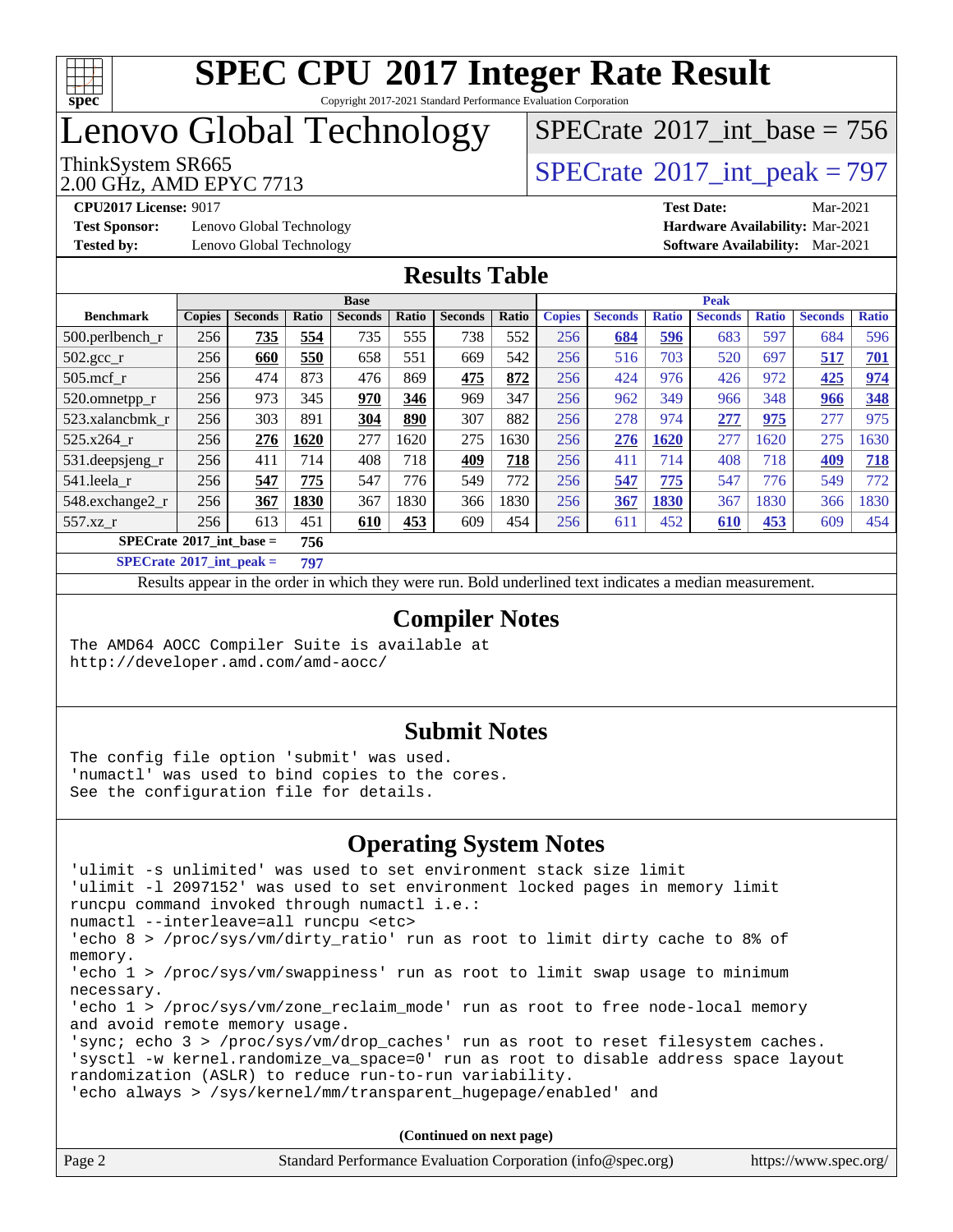

Copyright 2017-2021 Standard Performance Evaluation Corporation

Lenovo Global Technology

 $SPECTate$ <sup>®</sup>[2017\\_int\\_base =](http://www.spec.org/auto/cpu2017/Docs/result-fields.html#SPECrate2017intbase) 756

2.00 GHz, AMD EPYC 7713

ThinkSystem SR665<br>2.00 GHz, AMD EDVC 7713

**[Test Sponsor:](http://www.spec.org/auto/cpu2017/Docs/result-fields.html#TestSponsor)** Lenovo Global Technology **[Hardware Availability:](http://www.spec.org/auto/cpu2017/Docs/result-fields.html#HardwareAvailability)** Mar-2021 **[Tested by:](http://www.spec.org/auto/cpu2017/Docs/result-fields.html#Testedby)** Lenovo Global Technology **[Software Availability:](http://www.spec.org/auto/cpu2017/Docs/result-fields.html#SoftwareAvailability)** Mar-2021

**[CPU2017 License:](http://www.spec.org/auto/cpu2017/Docs/result-fields.html#CPU2017License)** 9017 **[Test Date:](http://www.spec.org/auto/cpu2017/Docs/result-fields.html#TestDate)** Mar-2021

#### **[Operating System Notes \(Continued\)](http://www.spec.org/auto/cpu2017/Docs/result-fields.html#OperatingSystemNotes)**

'echo always > /sys/kernel/mm/transparent\_hugepage/defrag' run as root for peak integer runs and all FP runs to enable Transparent Hugepages (THP). 'echo madvise > /sys/kernel/mm/transparent\_hugepage/enabled' run as root for base integer runs to enable THP only on request. 'echo 0 > /proc/sys/kernel/numa\_balancing' run as root to eliminate NUMA location probing; the workloads are all bound to specific NUMA nodes.

#### **[Environment Variables Notes](http://www.spec.org/auto/cpu2017/Docs/result-fields.html#EnvironmentVariablesNotes)**

Environment variables set by runcpu before the start of the run: LD\_LIBRARY\_PATH = "/home/cpu2017-1.1.5-amd-aocc300-milan-A1/amd\_rate\_aocc300\_milan\_A\_lib/6

 4;/home/cpu2017-1.1.5-amd-aocc300-milan-A1/amd\_rate\_aocc300\_milan\_A\_lib/ 32:"

MALLOC\_CONF = "retain:true"

Environment variables set by runcpu during the 523.xalancbmk\_r peak run: MALLOC\_CONF = "thp:never"

#### **[General Notes](http://www.spec.org/auto/cpu2017/Docs/result-fields.html#GeneralNotes)**

Binaries were compiled on a system with 2x AMD EPYC 7742 CPU + 512GiB Memory using OpenSUSE 15.2

NA: The test sponsor attests, as of date of publication, that CVE-2017-5754 (Meltdown) is mitigated in the system as tested and documented. Yes: The test sponsor attests, as of date of publication, that CVE-2017-5753 (Spectre variant 1) is mitigated in the system as tested and documented. Yes: The test sponsor attests, as of date of publication, that CVE-2017-5715 (Spectre variant 2) is mitigated in the system as tested and documented.

jemalloc: configured and built with GCC v4.8.2 in RHEL 7.4 (No options specified) jemalloc 5.1.0 is available here: <https://github.com/jemalloc/jemalloc/releases/download/5.1.0/jemalloc-5.1.0.tar.bz2>

#### **[Platform Notes](http://www.spec.org/auto/cpu2017/Docs/result-fields.html#PlatformNotes)**

BIOS configuration: Operating Mode set to Maximum Performance and then set it to Custom Mode 4-Link xGMI Max Speed set to 16Gbps SOC P-States set to P0 NUMA nodes per socket set to NPS4 ACPI SRAT L3 Cache as NUMA Domain set to Enable L2 Stream HW Prefetcher set to Disable Memory interleaving set to Disabled

**(Continued on next page)**

| Page 3 | Standard Performance Evaluation Corporation (info@spec.org) | https://www.spec.org/ |
|--------|-------------------------------------------------------------|-----------------------|
|--------|-------------------------------------------------------------|-----------------------|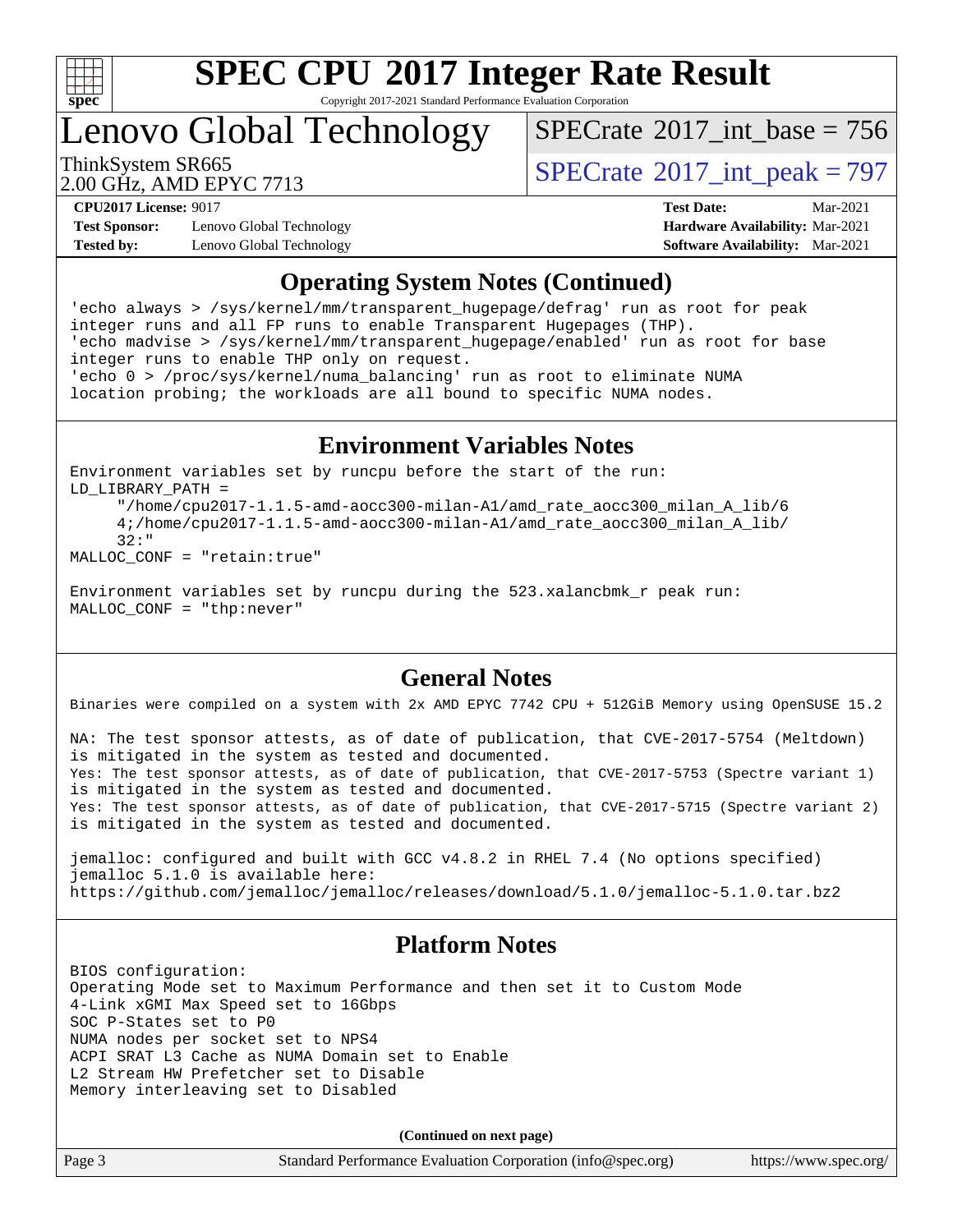

Copyright 2017-2021 Standard Performance Evaluation Corporation

### Lenovo Global Technology

ThinkSystem SR665<br>2.00 GHz, AMD EPVC 7713  $SPECTate$ <sup>®</sup>[2017\\_int\\_base =](http://www.spec.org/auto/cpu2017/Docs/result-fields.html#SPECrate2017intbase) 756

2.00 GHz, AMD EPYC 7713

**[Test Sponsor:](http://www.spec.org/auto/cpu2017/Docs/result-fields.html#TestSponsor)** Lenovo Global Technology **[Hardware Availability:](http://www.spec.org/auto/cpu2017/Docs/result-fields.html#HardwareAvailability)** Mar-2021 **[Tested by:](http://www.spec.org/auto/cpu2017/Docs/result-fields.html#Testedby)** Lenovo Global Technology **[Software Availability:](http://www.spec.org/auto/cpu2017/Docs/result-fields.html#SoftwareAvailability)** Mar-2021

**[CPU2017 License:](http://www.spec.org/auto/cpu2017/Docs/result-fields.html#CPU2017License)** 9017 **[Test Date:](http://www.spec.org/auto/cpu2017/Docs/result-fields.html#TestDate)** Mar-2021

#### **[Platform Notes \(Continued\)](http://www.spec.org/auto/cpu2017/Docs/result-fields.html#PlatformNotes)**

Page 4 Standard Performance Evaluation Corporation [\(info@spec.org\)](mailto:info@spec.org) <https://www.spec.org/> Sysinfo program /home/cpu2017-1.1.5-amd-aocc300-milan-A1/bin/sysinfo Rev: r6538 of 2020-09-24 e8664e66d2d7080afeaa89d4b38e2f1c running on localhost.localdomain Fri Jun 22 19:30:35 2018 SUT (System Under Test) info as seen by some common utilities. For more information on this section, see <https://www.spec.org/cpu2017/Docs/config.html#sysinfo> From /proc/cpuinfo model name : AMD EPYC 7713 64-Core Processor 2 "physical id"s (chips) 256 "processors" cores, siblings (Caution: counting these is hw and system dependent. The following excerpts from /proc/cpuinfo might not be reliable. Use with caution.) cpu cores : 64 siblings : 128 physical 0: cores 0 1 2 3 4 5 6 7 8 9 10 11 12 13 14 15 16 17 18 19 20 21 22 23 24 25 26 27 28 29 30 31 32 33 34 35 36 37 38 39 40 41 42 43 44 45 46 47 48 49 50 51 52 53 54 55 56 57 58 59 60 61 62 63 physical 1: cores 0 1 2 3 4 5 6 7 8 9 10 11 12 13 14 15 16 17 18 19 20 21 22 23 24 25 26 27 28 29 30 31 32 33 34 35 36 37 38 39 40 41 42 43 44 45 46 47 48 49 50 51 52 53 54 55 56 57 58 59 60 61 62 63 From lscpu: Architecture: x86\_64 CPU op-mode(s): 32-bit, 64-bit Byte Order: Little Endian CPU(s): 256 On-line CPU(s) list: 0-255 Thread(s) per core: 2 Core(s) per socket: 64 Socket(s): 2 NUMA node(s): 16 Vendor ID: AuthenticAMD CPU family: 25 Model: 1 Model name: AMD EPYC 7713 64-Core Processor Stepping: 1 CPU MHz: 2333.907 CPU max MHz: 2000.0000 CPU min MHz: 1500.0000 BogoMIPS: 3992.19<br>Virtualization: AMD-V Virtualization: L1d cache: 32K L1i cache: 32K L2 cache: 512K **(Continued on next page)**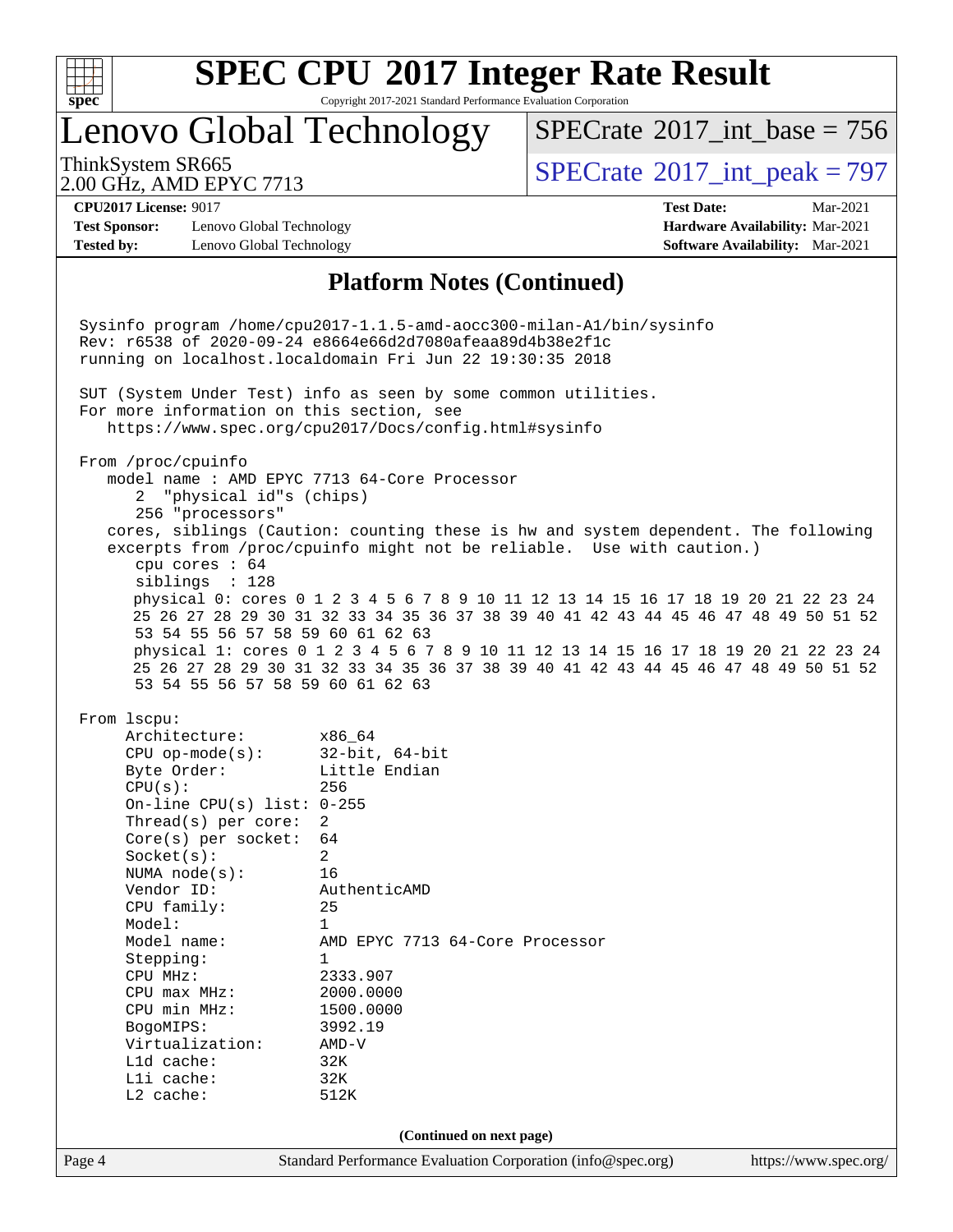

Copyright 2017-2021 Standard Performance Evaluation Corporation

Lenovo Global Technology

 $SPECTate$ <sup>®</sup>[2017\\_int\\_base =](http://www.spec.org/auto/cpu2017/Docs/result-fields.html#SPECrate2017intbase) 756

2.00 GHz, AMD EPYC 7713

ThinkSystem SR665<br>2.00 GHz, AMD EPYC 7713

**[Test Sponsor:](http://www.spec.org/auto/cpu2017/Docs/result-fields.html#TestSponsor)** Lenovo Global Technology **[Hardware Availability:](http://www.spec.org/auto/cpu2017/Docs/result-fields.html#HardwareAvailability)** Mar-2021 **[Tested by:](http://www.spec.org/auto/cpu2017/Docs/result-fields.html#Testedby)** Lenovo Global Technology **[Software Availability:](http://www.spec.org/auto/cpu2017/Docs/result-fields.html#SoftwareAvailability)** Mar-2021

**[CPU2017 License:](http://www.spec.org/auto/cpu2017/Docs/result-fields.html#CPU2017License)** 9017 **[Test Date:](http://www.spec.org/auto/cpu2017/Docs/result-fields.html#TestDate)** Mar-2021

#### **[Platform Notes \(Continued\)](http://www.spec.org/auto/cpu2017/Docs/result-fields.html#PlatformNotes)**

|        | $L3$ cache:              | 32768K               |
|--------|--------------------------|----------------------|
|        | NUMA node0 CPU(s):       | $0 - 7$ , 128-135    |
|        | NUMA nodel CPU(s):       | $8 - 15$ , 136 - 143 |
|        | NUMA $node2$ $CPU(s)$ :  | $16 - 23, 144 - 151$ |
|        | NUMA $node3$ $CPU(s)$ :  | $24 - 31, 152 - 159$ |
|        | NUMA $node4$ $CPU(s)$ :  | $32 - 39, 160 - 167$ |
|        | NUMA $node5$ $CPU(s)$ :  | $40 - 47, 168 - 175$ |
|        | NUMA $node6$ $CPU(s)$ :  | $48 - 55, 176 - 183$ |
|        | NUMA node7 CPU(s):       | $56 - 63, 184 - 191$ |
|        | NUMA $node8$ $CPU(s):$   | $64 - 71, 192 - 199$ |
|        | NUMA $node9$ $CPU(s):$   | $72 - 79, 200 - 207$ |
|        | NUMA $node10$ $CPU(s)$ : | $80 - 87, 208 - 215$ |
|        | NUMA $model1$ $CPU(s)$ : | $88 - 95, 216 - 223$ |
|        | NUMA $node12$ $CPU(s)$ : | 96-103, 224-231      |
|        | NUMA node13 CPU(s):      | 104-111, 232-239     |
|        | NUMA $node14$ $CPU(s):$  | 112-119, 240-247     |
|        | NUMA node15 CPU(s):      | 120-127,248-255      |
| Flaqs: |                          | fpu vme de pse t     |

tsc msr pae mce cx8 apic sep mtrr pge mca cmov pat pse36 clflush mmx fxsr sse sse2 ht syscall nx mmxext fxsr\_opt pdpe1gb rdtscp lm constant\_tsc rep\_good nopl nonstop\_tsc cpuid extd\_apicid aperfmperf pni pclmulqdq monitor ssse3 fma cx16 pcid sse4\_1 sse4\_2 x2apic movbe popcnt aes xsave avx f16c rdrand lahf\_lm cmp\_legacy svm extapic cr8\_legacy abm sse4a misalignsse 3dnowprefetch osvw ibs skinit wdt tce topoext perfctr\_core perfctr\_nb bpext perfctr\_llc mwaitx cpb cat\_l3 cdp\_l3 invpcid\_single hw\_pstate sme ssbd mba sev ibrs ibpb stibp vmmcall fsgsbase bmi1 avx2 smep bmi2 erms invpcid cqm rdt\_a rdseed adx smap clflushopt clwb sha\_ni xsaveopt xsavec xgetbv1 xsaves cqm\_llc cqm\_occup\_llc cqm\_mbm\_total cqm\_mbm\_local clzero irperf xsaveerptr wbnoinvd amd\_ppin arat npt lbrv svm\_lock nrip\_save tsc\_scale vmcb\_clean flushbyasid decodeassists pausefilter pfthreshold v\_vmsave\_vmload vgif umip pku ospke vaes vpclmulqdq rdpid overflow\_recov succor smca

 /proc/cpuinfo cache data cache size : 512 KB

 From numactl --hardware WARNING: a numactl 'node' might or might not correspond to a physical chip. available: 16 nodes (0-15) node 0 cpus: 0 1 2 3 4 5 6 7 128 129 130 131 132 133 134 135 node 0 size: 32054 MB node 0 free: 31890 MB node 1 cpus: 8 9 10 11 12 13 14 15 136 137 138 139 140 141 142 143 node 1 size: 32236 MB node 1 free: 32072 MB node 2 cpus: 16 17 18 19 20 21 22 23 144 145 146 147 148 149 150 151 node 2 size: 32240 MB node 2 free: 32070 MB node 3 cpus: 24 25 26 27 28 29 30 31 152 153 154 155 156 157 158 159 node 3 size: 32242 MB

**(Continued on next page)**

Page 5 Standard Performance Evaluation Corporation [\(info@spec.org\)](mailto:info@spec.org) <https://www.spec.org/>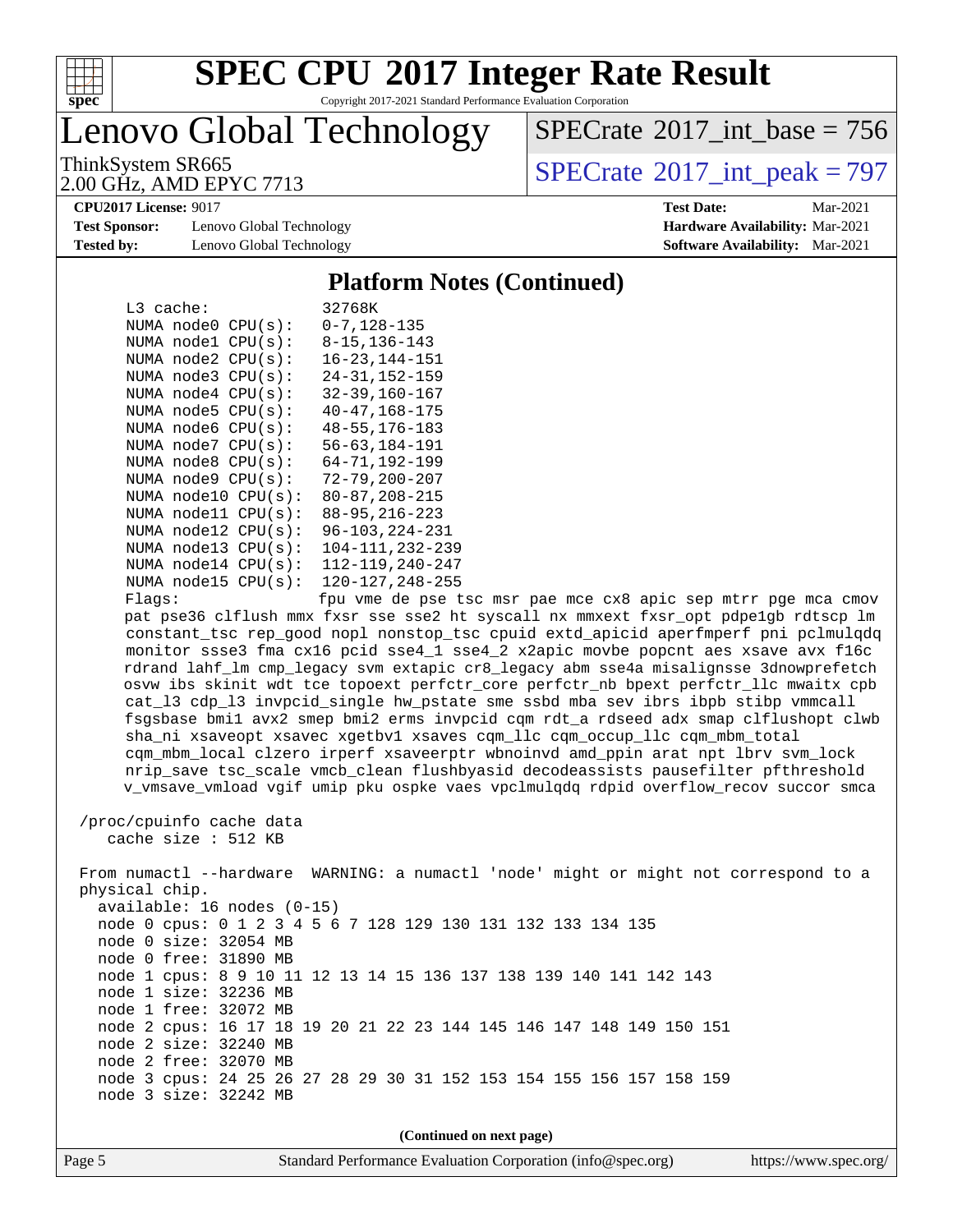

Copyright 2017-2021 Standard Performance Evaluation Corporation

# Lenovo Global Technology

 $SPECrate$ <sup>®</sup>[2017\\_int\\_base =](http://www.spec.org/auto/cpu2017/Docs/result-fields.html#SPECrate2017intbase) 756

2.00 GHz, AMD EPYC 7713

ThinkSystem SR665<br>2.00 GHz AMD EPYC 7713

**[Test Sponsor:](http://www.spec.org/auto/cpu2017/Docs/result-fields.html#TestSponsor)** Lenovo Global Technology **[Hardware Availability:](http://www.spec.org/auto/cpu2017/Docs/result-fields.html#HardwareAvailability)** Mar-2021 **[Tested by:](http://www.spec.org/auto/cpu2017/Docs/result-fields.html#Testedby)** Lenovo Global Technology **[Software Availability:](http://www.spec.org/auto/cpu2017/Docs/result-fields.html#SoftwareAvailability)** Mar-2021

**[CPU2017 License:](http://www.spec.org/auto/cpu2017/Docs/result-fields.html#CPU2017License)** 9017 **[Test Date:](http://www.spec.org/auto/cpu2017/Docs/result-fields.html#TestDate)** Mar-2021

#### **[Platform Notes \(Continued\)](http://www.spec.org/auto/cpu2017/Docs/result-fields.html#PlatformNotes)**

| Page 6 |          |          |                                                                               |        |                         |        |        |      |    |             |    | Standard Performance Evaluation Corporation (info@spec.org) |    |       |             |    |       |  | https://www.spec.org/ |
|--------|----------|----------|-------------------------------------------------------------------------------|--------|-------------------------|--------|--------|------|----|-------------|----|-------------------------------------------------------------|----|-------|-------------|----|-------|--|-----------------------|
|        |          |          |                                                                               |        |                         |        |        |      |    |             |    | (Continued on next page)                                    |    |       |             |    |       |  |                       |
|        | 7:       | 12       | $12$                                                                          | 12     | 12                      | $12\,$ | 12     | 11   | 10 | 32          | 32 | 32                                                          | 32 | 32    | 32          | 32 | 32    |  |                       |
|        | 6:       | 12       | $12\,$                                                                        | 12     | 12                      | $12\,$ | 12     | 10   | 11 | 32          | 32 | 32                                                          | 32 | 32    | 32          | 32 | 32    |  |                       |
|        | 5:       | 12       | $12\,$                                                                        | 12     | 12                      | 11     | 10     | 12   | 12 | 32          | 32 | 32                                                          | 32 | 32    | 32          | 32 | 32    |  |                       |
|        | 4:       | 12       | $12$                                                                          | 12     | 12                      | $10$   | $11\,$ | 12   | 12 | 32          | 32 | 32                                                          | 32 | 32    | 32          | 32 | 32    |  |                       |
|        |          |          | $12$                                                                          | $11\,$ | 10                      | 12     | 12     | $12$ | 12 | 32          | 32 | 32                                                          | 32 | 32    | 32          | 32 | 32    |  |                       |
|        | 2:<br>3: | 12<br>12 | 12                                                                            | 10     | 11                      | 12     | 12     | 12   | 12 | 32          | 32 | 32                                                          | 32 | 32    | 32          | 32 | 32    |  |                       |
|        |          |          | 1: 11 10 12 12 12 12 12 12                                                    |        |                         |        |        |      |    |             |    | 32 32 32                                                    |    |       | 32 32 32    |    | 32 32 |  |                       |
|        |          |          | 0: 10 11 12 12 12 12 12 12 32 32                                              |        |                         |        |        |      |    |             |    | 32                                                          |    | 32 32 | 32          | 32 | 32    |  |                       |
|        |          |          | node 0 1 2                                                                    |        | $\overline{\mathbf{3}}$ |        |        |      |    | 4 5 6 7 8 9 |    |                                                             |    |       | 10 11 12 13 |    | 14 15 |  |                       |
|        |          |          | node distances:                                                               |        |                         |        |        |      |    |             |    |                                                             |    |       |             |    |       |  |                       |
|        |          |          | node 15 free: 32027 MB                                                        |        |                         |        |        |      |    |             |    |                                                             |    |       |             |    |       |  |                       |
|        |          |          | node 15 size: 32246 MB                                                        |        |                         |        |        |      |    |             |    |                                                             |    |       |             |    |       |  |                       |
|        |          |          | node 15 cpus: 120 121 122 123 124 125 126 127 248 249 250 251 252 253 254 255 |        |                         |        |        |      |    |             |    |                                                             |    |       |             |    |       |  |                       |
|        |          |          | node 14 free: 32074 MB                                                        |        |                         |        |        |      |    |             |    |                                                             |    |       |             |    |       |  |                       |
|        |          |          | node 14 size: 32242 MB                                                        |        |                         |        |        |      |    |             |    |                                                             |    |       |             |    |       |  |                       |
|        |          |          | node 14 cpus: 112 113 114 115 116 117 118 119 240 241 242 243 244 245 246 247 |        |                         |        |        |      |    |             |    |                                                             |    |       |             |    |       |  |                       |
|        |          |          | node 13 free: 32114 MB                                                        |        |                         |        |        |      |    |             |    |                                                             |    |       |             |    |       |  |                       |
|        |          |          | node 13 size: 32242 MB                                                        |        |                         |        |        |      |    |             |    |                                                             |    |       |             |    |       |  |                       |
|        |          |          | node 13 cpus: 104 105 106 107 108 109 110 111 232 233 234 235 236 237 238 239 |        |                         |        |        |      |    |             |    |                                                             |    |       |             |    |       |  |                       |
|        |          |          | node 12 free: 32103 MB                                                        |        |                         |        |        |      |    |             |    |                                                             |    |       |             |    |       |  |                       |
|        |          |          | node 12 size: 32248 MB                                                        |        |                         |        |        |      |    |             |    |                                                             |    |       |             |    |       |  |                       |
|        |          |          | node 12 cpus: 96 97 98 99 100 101 102 103 224 225 226 227 228 229 230 231     |        |                         |        |        |      |    |             |    |                                                             |    |       |             |    |       |  |                       |
|        |          |          | node 11 free: 32109 MB                                                        |        |                         |        |        |      |    |             |    |                                                             |    |       |             |    |       |  |                       |
|        |          |          | node 11 size: 32246 MB                                                        |        |                         |        |        |      |    |             |    |                                                             |    |       |             |    |       |  |                       |
|        |          |          | node 11 cpus: 88 89 90 91 92 93 94 95 216 217 218 219 220 221 222 223         |        |                         |        |        |      |    |             |    |                                                             |    |       |             |    |       |  |                       |
|        |          |          | node 10 free: 32114 MB                                                        |        |                         |        |        |      |    |             |    |                                                             |    |       |             |    |       |  |                       |
|        |          |          | node 10 size: 32244 MB                                                        |        |                         |        |        |      |    |             |    |                                                             |    |       |             |    |       |  |                       |
|        |          |          | node 10 cpus: 80 81 82 83 84 85 86 87 208 209 210 211 212 213 214 215         |        |                         |        |        |      |    |             |    |                                                             |    |       |             |    |       |  |                       |
|        |          |          | node 9 free: 32065 MB                                                         |        |                         |        |        |      |    |             |    |                                                             |    |       |             |    |       |  |                       |
|        |          |          | node 9 size: 32210 MB                                                         |        |                         |        |        |      |    |             |    |                                                             |    |       |             |    |       |  |                       |
|        |          |          | node 9 cpus: 72 73 74 75 76 77 78 79 200 201 202 203 204 205 206 207          |        |                         |        |        |      |    |             |    |                                                             |    |       |             |    |       |  |                       |
|        |          |          | node 8 free: 32076 MB                                                         |        |                         |        |        |      |    |             |    |                                                             |    |       |             |    |       |  |                       |
|        |          |          | node 8 size: 32240 MB                                                         |        |                         |        |        |      |    |             |    |                                                             |    |       |             |    |       |  |                       |
|        |          |          | node 8 cpus: 64 65 66 67 68 69 70 71 192 193 194 195 196 197 198 199          |        |                         |        |        |      |    |             |    |                                                             |    |       |             |    |       |  |                       |
|        |          |          | node 7 free: 32080 MB                                                         |        |                         |        |        |      |    |             |    |                                                             |    |       |             |    |       |  |                       |
|        |          |          | node 7 size: 32228 MB                                                         |        |                         |        |        |      |    |             |    |                                                             |    |       |             |    |       |  |                       |
|        |          |          | node 7 cpus: 56 57 58 59 60 61 62 63 184 185 186 187 188 189 190 191          |        |                         |        |        |      |    |             |    |                                                             |    |       |             |    |       |  |                       |
|        |          |          | node 6 free: 32082 MB                                                         |        |                         |        |        |      |    |             |    |                                                             |    |       |             |    |       |  |                       |
|        |          |          | node 6 size: 32246 MB                                                         |        |                         |        |        |      |    |             |    |                                                             |    |       |             |    |       |  |                       |
|        |          |          | node 6 cpus: 48 49 50 51 52 53 54 55 176 177 178 179 180 181 182 183          |        |                         |        |        |      |    |             |    |                                                             |    |       |             |    |       |  |                       |
|        |          |          | node 5 free: 32048 MB                                                         |        |                         |        |        |      |    |             |    |                                                             |    |       |             |    |       |  |                       |
|        |          |          | node 5 size: 32230 MB                                                         |        |                         |        |        |      |    |             |    |                                                             |    |       |             |    |       |  |                       |
|        |          |          | node 5 cpus: 40 41 42 43 44 45 46 47 168 169 170 171 172 173 174 175          |        |                         |        |        |      |    |             |    |                                                             |    |       |             |    |       |  |                       |
|        |          |          | node 4 free: 32043 MB                                                         |        |                         |        |        |      |    |             |    |                                                             |    |       |             |    |       |  |                       |
|        |          |          | node 4 size: 32236 MB                                                         |        |                         |        |        |      |    |             |    |                                                             |    |       |             |    |       |  |                       |
|        |          |          | node 4 cpus: 32 33 34 35 36 37 38 39 160 161 162 163 164 165 166 167          |        |                         |        |        |      |    |             |    |                                                             |    |       |             |    |       |  |                       |
|        |          |          | node 3 free: 32060 MB                                                         |        |                         |        |        |      |    |             |    |                                                             |    |       |             |    |       |  |                       |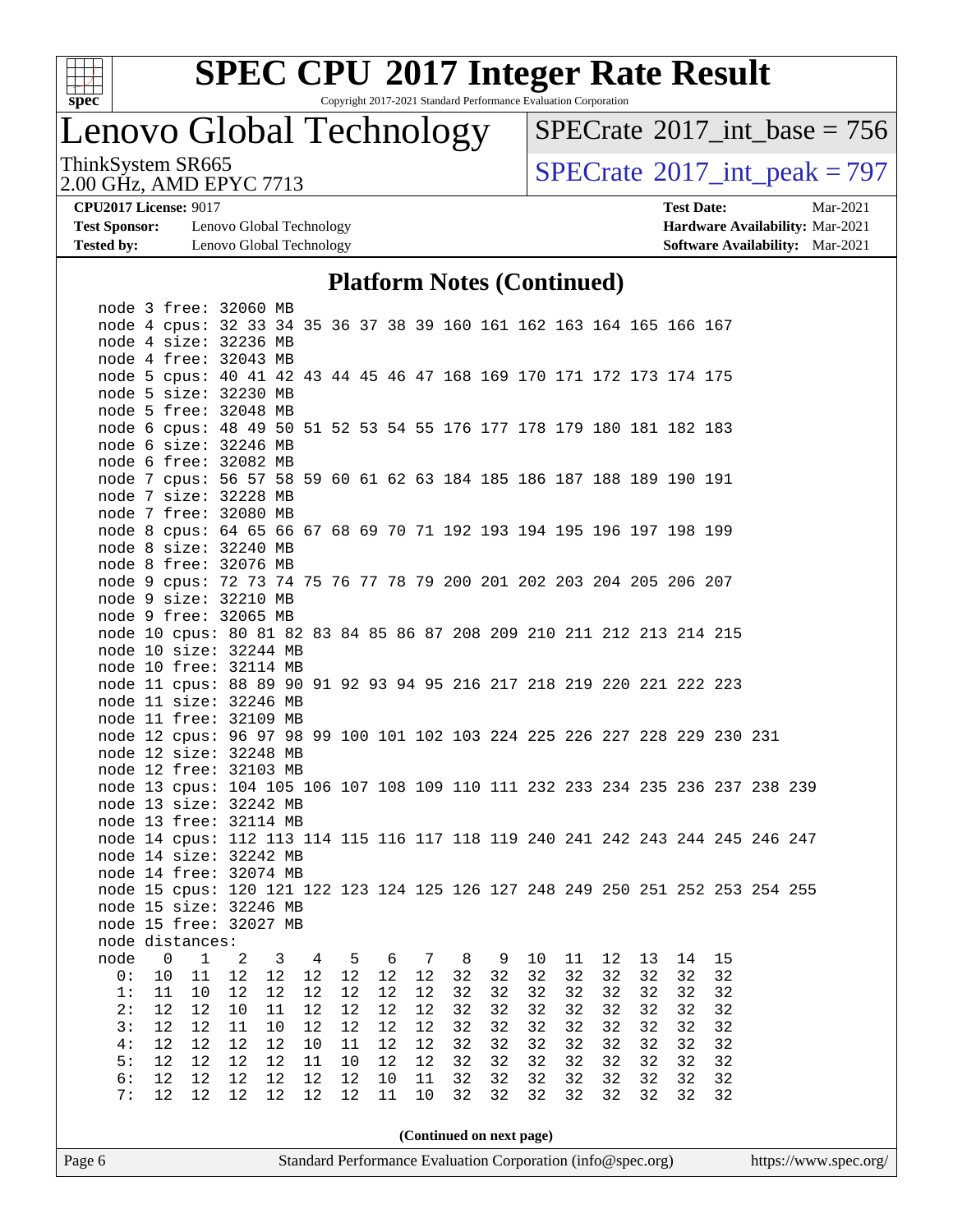

Copyright 2017-2021 Standard Performance Evaluation Corporation

Lenovo Global Technology

 $SPECrate$ <sup>®</sup>[2017\\_int\\_base =](http://www.spec.org/auto/cpu2017/Docs/result-fields.html#SPECrate2017intbase) 756

2.00 GHz, AMD EPYC 7713

ThinkSystem SR665<br>
2.00 GHz AMD EPYC 7713

**[Test Sponsor:](http://www.spec.org/auto/cpu2017/Docs/result-fields.html#TestSponsor)** Lenovo Global Technology **[Hardware Availability:](http://www.spec.org/auto/cpu2017/Docs/result-fields.html#HardwareAvailability)** Mar-2021 **[Tested by:](http://www.spec.org/auto/cpu2017/Docs/result-fields.html#Testedby)** Lenovo Global Technology **[Software Availability:](http://www.spec.org/auto/cpu2017/Docs/result-fields.html#SoftwareAvailability)** Mar-2021

**[CPU2017 License:](http://www.spec.org/auto/cpu2017/Docs/result-fields.html#CPU2017License)** 9017 **[Test Date:](http://www.spec.org/auto/cpu2017/Docs/result-fields.html#TestDate)** Mar-2021

#### **[Platform Notes \(Continued\)](http://www.spec.org/auto/cpu2017/Docs/result-fields.html#PlatformNotes)**

|                                                                                                                                                                                                                                    |                                                                                                                                                                                                                               |                                              |                                              |                                              |                                                             |                                                 |                                        |                                              | $1$ and $1$ views (Community)                    |                                              |                                              |                                                     |                                                 |                                                              |                                                                  |                                                                                       |
|------------------------------------------------------------------------------------------------------------------------------------------------------------------------------------------------------------------------------------|-------------------------------------------------------------------------------------------------------------------------------------------------------------------------------------------------------------------------------|----------------------------------------------|----------------------------------------------|----------------------------------------------|-------------------------------------------------------------|-------------------------------------------------|----------------------------------------|----------------------------------------------|--------------------------------------------------|----------------------------------------------|----------------------------------------------|-----------------------------------------------------|-------------------------------------------------|--------------------------------------------------------------|------------------------------------------------------------------|---------------------------------------------------------------------------------------|
| 8:<br>9:<br>10:<br>11:<br>12:<br>13:<br>14:<br>15:                                                                                                                                                                                 | 32<br>32<br>32<br>32<br>32<br>32<br>32<br>32                                                                                                                                                                                  | 32<br>32<br>32<br>32<br>32<br>32<br>32<br>32 | 32<br>32<br>32<br>32<br>32<br>32<br>32<br>32 | 32<br>32<br>32<br>32<br>32<br>32<br>32<br>32 | 32<br>32<br>32<br>32<br>32<br>32<br>32<br>32                | 32<br>32<br>32<br>32<br>32<br>32 32<br>32<br>32 | 32<br>32<br>32<br>32<br>32<br>32<br>32 | 32<br>32<br>32<br>32<br>32<br>32<br>32<br>32 | $10\,$<br>11<br>12<br>12<br>12<br>12<br>12<br>12 | 11<br>10<br>12<br>12<br>12<br>12<br>12<br>12 | 12<br>12<br>10<br>11<br>12<br>12<br>12<br>12 | 12<br>12<br>11<br>12<br>12<br>12 <sub>2</sub><br>12 | 12<br>12<br>12<br>10 12<br>10<br>11<br>12<br>12 | 12<br>12<br>12<br>12<br>11<br>10<br>12<br>12                 | 12<br>12 <sub>2</sub><br>12<br>12<br>12<br>12<br>10 <sup>1</sup> | 12<br>12<br>12<br>12<br>12<br>12<br>11<br>11 10                                       |
| From /proc/meminfo<br>MemTotal:<br>HugePages_Total:<br>Hugepagesize:                                                                                                                                                               |                                                                                                                                                                                                                               |                                              |                                              |                                              | 528159944 kB<br>0<br>2048 kB                                |                                                 |                                        |                                              |                                                  |                                              |                                              |                                                     |                                                 |                                                              |                                                                  |                                                                                       |
| /sbin/tuned-adm active                                                                                                                                                                                                             | Current active profile: throughput-performance                                                                                                                                                                                |                                              |                                              |                                              |                                                             |                                                 |                                        |                                              |                                                  |                                              |                                              |                                                     |                                                 |                                                              |                                                                  |                                                                                       |
| /sys/devices/system/cpu/cpu*/cpufreq/scaling_governor has<br>performance                                                                                                                                                           |                                                                                                                                                                                                                               |                                              |                                              |                                              |                                                             |                                                 |                                        |                                              |                                                  |                                              |                                              |                                                     |                                                 |                                                              |                                                                  |                                                                                       |
| os-release:<br>redhat-release: Red Hat Enterprise Linux release 8.3 (Ootpa)<br>system-release: Red Hat Enterprise Linux release 8.3 (Ootpa)<br>system-release-cpe: cpe:/o:redhat:enterprise_linux:8.3:ga<br>uname $-a$ :           | NAME="Red Hat Enterprise Linux"<br>VERSION="8.3 (Ootpa)"<br>ID="rhel"<br>ID_LIKE="fedora"<br>VERSION_ID="8.3"<br>PLATFORM_ID="platform:el8"<br>PRETTY_NAME="Red Hat Enterprise Linux 8.3 (Ootpa)"<br>$ANSI$ _COLOR=" $0:31$ " |                                              |                                              |                                              |                                                             |                                                 |                                        |                                              |                                                  |                                              |                                              |                                                     |                                                 |                                                              |                                                                  | Linux localhost.localdomain 4.18.0-240.el8.x86_64 #1 SMP Wed Sep 23 05:13:10 EDT 2020 |
| x86_64 x86_64 x86_64 GNU/Linux                                                                                                                                                                                                     |                                                                                                                                                                                                                               |                                              |                                              |                                              |                                                             |                                                 |                                        |                                              |                                                  |                                              |                                              |                                                     |                                                 |                                                              |                                                                  |                                                                                       |
| Kernel self-reported vulnerability status:<br>CVE-2018-12207 (iTLB Multihit):<br>CVE-2018-3620 (L1 Terminal Fault):<br>Microarchitectural Data Sampling:<br>CVE-2017-5754 (Meltdown):<br>CVE-2018-3639 (Speculative Store Bypass): |                                                                                                                                                                                                                               |                                              |                                              |                                              |                                                             |                                                 |                                        |                                              |                                                  |                                              |                                              |                                                     | seccomp                                         | Not affected<br>Not affected<br>Not affected<br>Not affected |                                                                  | Mitigation: Speculative Store<br>Bypass disabled via prctl and                        |
|                                                                                                                                                                                                                                    |                                                                                                                                                                                                                               |                                              |                                              |                                              |                                                             |                                                 |                                        |                                              | (Continued on next page)                         |                                              |                                              |                                                     |                                                 |                                                              |                                                                  |                                                                                       |
| Page 7                                                                                                                                                                                                                             |                                                                                                                                                                                                                               |                                              |                                              |                                              | Standard Performance Evaluation Corporation (info@spec.org) |                                                 |                                        |                                              |                                                  |                                              |                                              |                                                     |                                                 |                                                              |                                                                  | https://www.spec.org/                                                                 |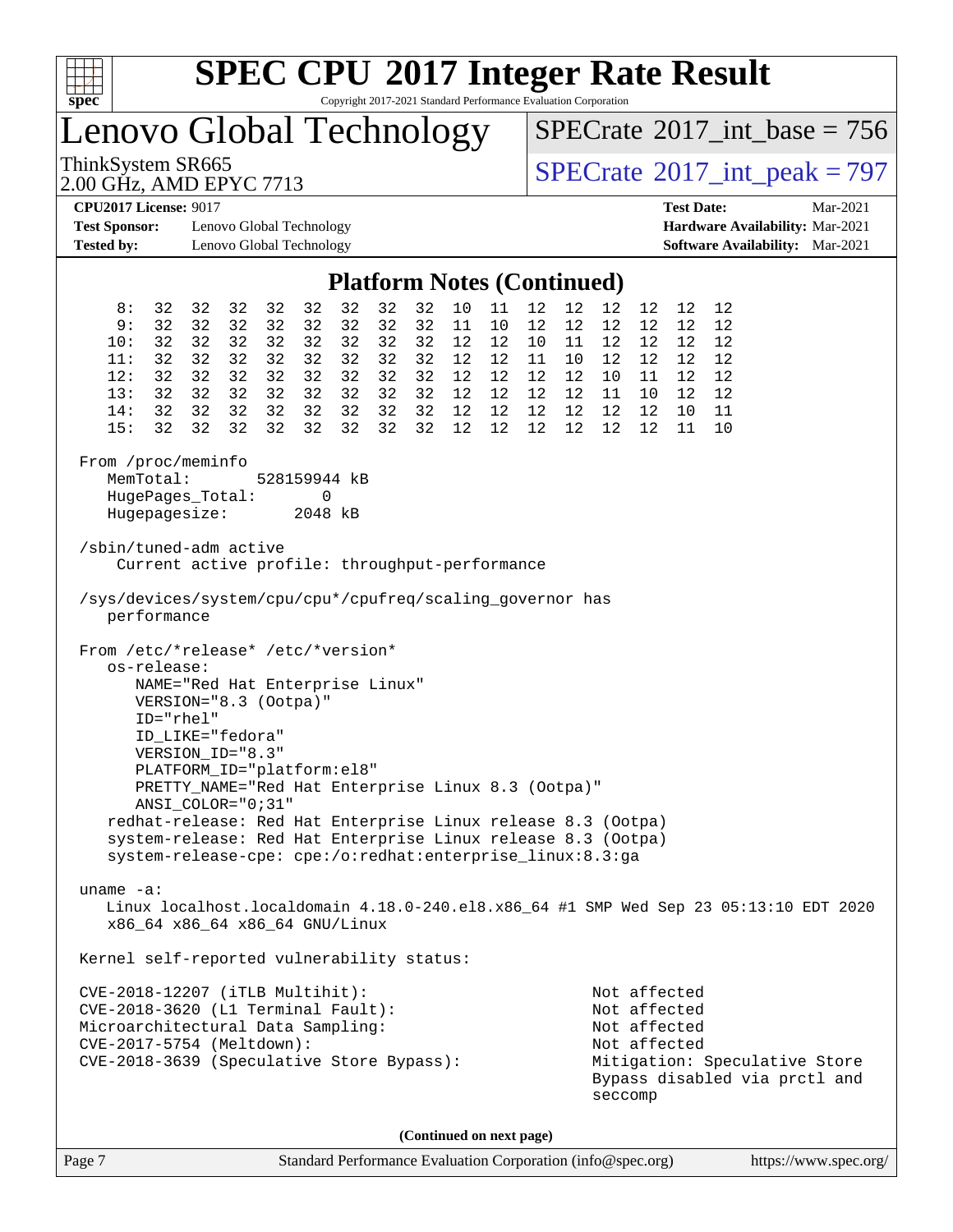

Copyright 2017-2021 Standard Performance Evaluation Corporation

# Lenovo Global Technology

 $SPECrate$ <sup>®</sup>[2017\\_int\\_base =](http://www.spec.org/auto/cpu2017/Docs/result-fields.html#SPECrate2017intbase) 756

2.00 GHz, AMD EPYC 7713

ThinkSystem SR665<br>
2.00 GHz AMD EPYC 7713

**[Test Sponsor:](http://www.spec.org/auto/cpu2017/Docs/result-fields.html#TestSponsor)** Lenovo Global Technology **[Hardware Availability:](http://www.spec.org/auto/cpu2017/Docs/result-fields.html#HardwareAvailability)** Mar-2021 **[Tested by:](http://www.spec.org/auto/cpu2017/Docs/result-fields.html#Testedby)** Lenovo Global Technology **[Software Availability:](http://www.spec.org/auto/cpu2017/Docs/result-fields.html#SoftwareAvailability)** Mar-2021

**[CPU2017 License:](http://www.spec.org/auto/cpu2017/Docs/result-fields.html#CPU2017License)** 9017 **[Test Date:](http://www.spec.org/auto/cpu2017/Docs/result-fields.html#TestDate)** Mar-2021

#### **[Platform Notes \(Continued\)](http://www.spec.org/auto/cpu2017/Docs/result-fields.html#PlatformNotes)**

| $CVE-2017-5753$ (Spectre variant 1):                                                                                                   |                                                                                                                                                                                                                                                                                                                                                                                                  | Mitigation: usercopy/swapgs<br>barriers and __user pointer                   |                                 |
|----------------------------------------------------------------------------------------------------------------------------------------|--------------------------------------------------------------------------------------------------------------------------------------------------------------------------------------------------------------------------------------------------------------------------------------------------------------------------------------------------------------------------------------------------|------------------------------------------------------------------------------|---------------------------------|
| $CVE-2017-5715$ (Spectre variant 2):                                                                                                   |                                                                                                                                                                                                                                                                                                                                                                                                  | sanitization<br>IBPB: conditional, IBRS_FW, STIBP:<br>always-on, RSB filling | Mitigation: Full AMD retpoline, |
| CVE-2019-11135 (TSX Asynchronous Abort):                                                                                               | CVE-2020-0543 (Special Register Buffer Data Sampling): Not affected                                                                                                                                                                                                                                                                                                                              | Not affected                                                                 |                                 |
| run-level 3 Jun 22 19:12                                                                                                               |                                                                                                                                                                                                                                                                                                                                                                                                  |                                                                              |                                 |
| Filesystem<br>$/\text{dev/sda4}$<br>xfs                                                                                                | SPEC is set to: /home/cpu2017-1.1.5-amd-aocc300-milan-A1<br>Type Size Used Avail Use% Mounted on<br>819G<br>98G 721G 12% /home                                                                                                                                                                                                                                                                   |                                                                              |                                 |
| From /sys/devices/virtual/dmi/id<br>Vendor:<br>Product:<br>Product Family: ThinkSystem<br>Serial:                                      | Lenovo<br>ThinkSystem SR665 MB<br>1234567890                                                                                                                                                                                                                                                                                                                                                     |                                                                              |                                 |
| Memory:<br>16x Unknown Unknown                                                                                                         | Additional information from dmidecode follows. WARNING: Use caution when you interpret<br>this section. The 'dmidecode' program reads system data which is "intended to allow<br>hardware to be accurately determined", but the intent may not be met, as there are<br>frequent changes to hardware, firmware, and the "DMTF SMBIOS" standard.<br>16x Samsung M393A4K40DB3-CWE 32 GB 2 rank 3200 |                                                                              |                                 |
| BIOS:<br>BIOS Vendor:<br>BIOS Version:<br>BIOS Date:<br>BIOS Revision:<br>Firmware Revision: 3.1<br>(End of data from sysinfo program) | Lenovo<br>D8E115E-2.01<br>03/04/2021<br>2.1                                                                                                                                                                                                                                                                                                                                                      |                                                                              |                                 |
|                                                                                                                                        | <b>Compiler Version Notes</b>                                                                                                                                                                                                                                                                                                                                                                    |                                                                              |                                 |
| $502.$ $\text{gcc\_r}$ (peak)                                                                                                          |                                                                                                                                                                                                                                                                                                                                                                                                  |                                                                              |                                 |
| LLVM Mirror. Version. 12.0.0)<br>Target: i386-unknown-linux-gnu                                                                        | AMD clang version 12.0.0 (CLANG: AOCC_3.0.0-Build#78 2020_12_10) (based on                                                                                                                                                                                                                                                                                                                       |                                                                              |                                 |
|                                                                                                                                        | (Continued on next page)                                                                                                                                                                                                                                                                                                                                                                         |                                                                              |                                 |
| Page 8                                                                                                                                 | Standard Performance Evaluation Corporation (info@spec.org)                                                                                                                                                                                                                                                                                                                                      |                                                                              | https://www.spec.org/           |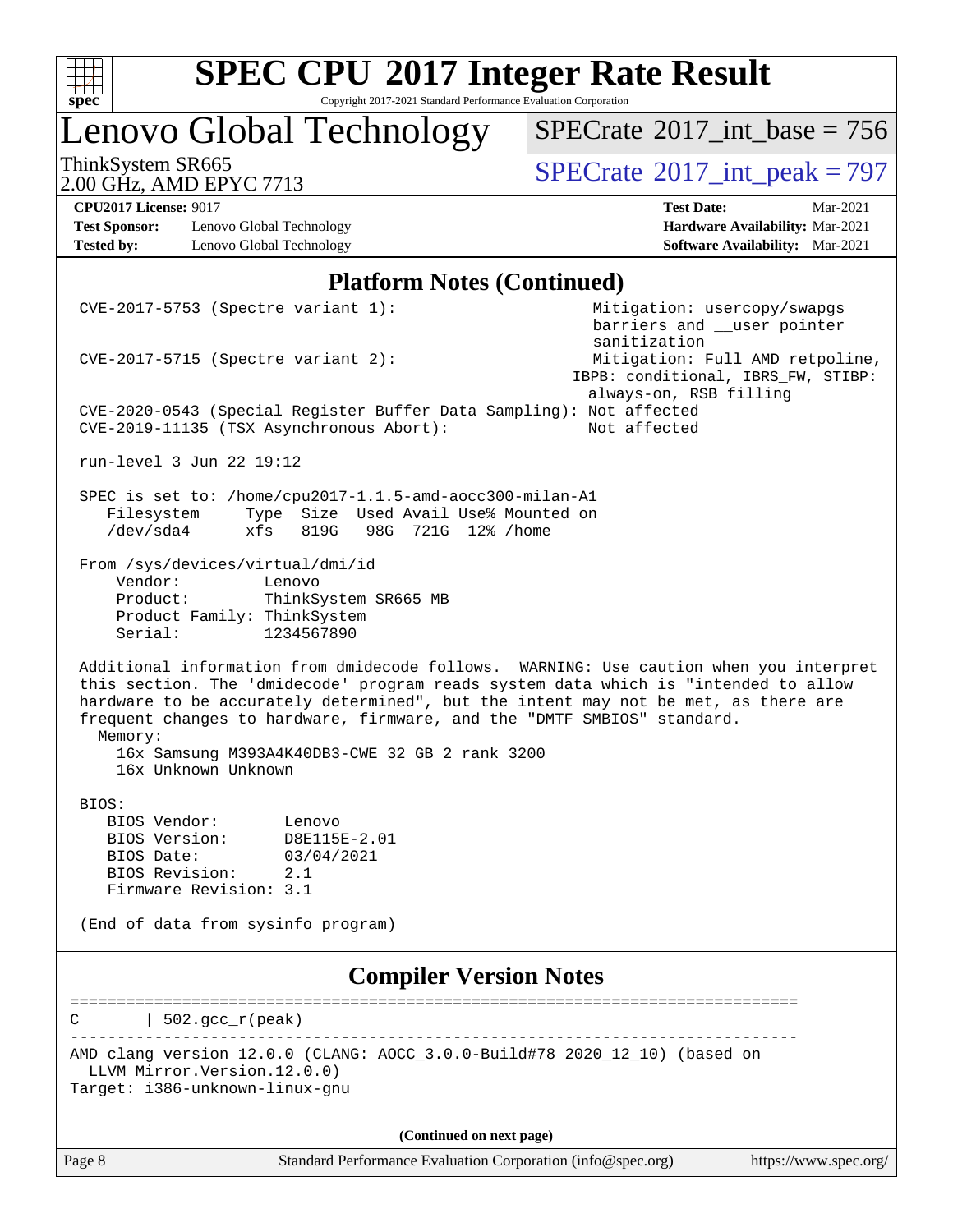

Copyright 2017-2021 Standard Performance Evaluation Corporation

## Lenovo Global Technology

 $SPECrate$ <sup>®</sup>[2017\\_int\\_base =](http://www.spec.org/auto/cpu2017/Docs/result-fields.html#SPECrate2017intbase) 756

2.00 GHz, AMD EPYC 7713

ThinkSystem SR665<br>
2.00 GHz AMD EPYC 7713

**[Test Sponsor:](http://www.spec.org/auto/cpu2017/Docs/result-fields.html#TestSponsor)** Lenovo Global Technology **[Hardware Availability:](http://www.spec.org/auto/cpu2017/Docs/result-fields.html#HardwareAvailability)** Mar-2021 **[Tested by:](http://www.spec.org/auto/cpu2017/Docs/result-fields.html#Testedby)** Lenovo Global Technology **[Software Availability:](http://www.spec.org/auto/cpu2017/Docs/result-fields.html#SoftwareAvailability)** Mar-2021

**[CPU2017 License:](http://www.spec.org/auto/cpu2017/Docs/result-fields.html#CPU2017License)** 9017 **[Test Date:](http://www.spec.org/auto/cpu2017/Docs/result-fields.html#TestDate)** Mar-2021

#### **[Compiler Version Notes \(Continued\)](http://www.spec.org/auto/cpu2017/Docs/result-fields.html#CompilerVersionNotes)**

|        | Thread model: posix<br>InstalledDir: /opt/AMD/aocc-compiler-3.0.0/bin                                                                                                                                                    |                       |
|--------|--------------------------------------------------------------------------------------------------------------------------------------------------------------------------------------------------------------------------|-----------------------|
|        |                                                                                                                                                                                                                          |                       |
| C      | 500.perlbench_r(base, peak) 502.gcc_r(base) 505.mcf_r(base, peak)<br>$525.x264_r(base, peak) 557.xz_r(base, peak)$                                                                                                       |                       |
|        | AMD clang version 12.0.0 (CLANG: AOCC_3.0.0-Build#78 2020_12_10) (based on<br>LLVM Mirror. Version. 12.0.0)<br>Target: x86_64-unknown-linux-gnu<br>Thread model: posix<br>InstalledDir: /opt/AMD/aocc-compiler-3.0.0/bin |                       |
|        | ------------                                                                                                                                                                                                             |                       |
| C      | $  502.\text{gcc_r(peak)}$                                                                                                                                                                                               |                       |
|        | AMD clang version 12.0.0 (CLANG: AOCC_3.0.0-Build#78 2020_12_10) (based on<br>LLVM Mirror.Version.12.0.0)<br>Target: i386-unknown-linux-gnu<br>Thread model: posix                                                       |                       |
|        | InstalledDir: /opt/AMD/aocc-compiler-3.0.0/bin                                                                                                                                                                           |                       |
|        |                                                                                                                                                                                                                          |                       |
| C      | 500.perlbench_r(base, peak) 502.gcc_r(base) 505.mcf_r(base, peak)<br>525.x264_r(base, peak) 557.xz_r(base, peak)                                                                                                         |                       |
|        | AMD clang version 12.0.0 (CLANG: AOCC_3.0.0-Build#78 2020_12_10) (based on<br>LLVM Mirror. Version. 12.0.0)<br>Target: x86_64-unknown-linux-gnu<br>Thread model: posix<br>InstalledDir: /opt/AMD/aocc-compiler-3.0.0/bin |                       |
|        |                                                                                                                                                                                                                          |                       |
| $C++$  | 523.xalancbmk_r(peak)                                                                                                                                                                                                    |                       |
|        | AMD clang version 12.0.0 (CLANG: AOCC_3.0.0-Build#78 2020_12_10) (based on<br>LLVM Mirror.Version.12.0.0)<br>Target: i386-unknown-linux-gnu<br>Thread model: posix                                                       |                       |
|        | InstalledDir: /opt/AMD/aocc-compiler-3.0.0/bin                                                                                                                                                                           |                       |
|        |                                                                                                                                                                                                                          |                       |
|        | (Continued on next page)                                                                                                                                                                                                 |                       |
| Page 9 | Standard Performance Evaluation Corporation (info@spec.org)                                                                                                                                                              | https://www.spec.org/ |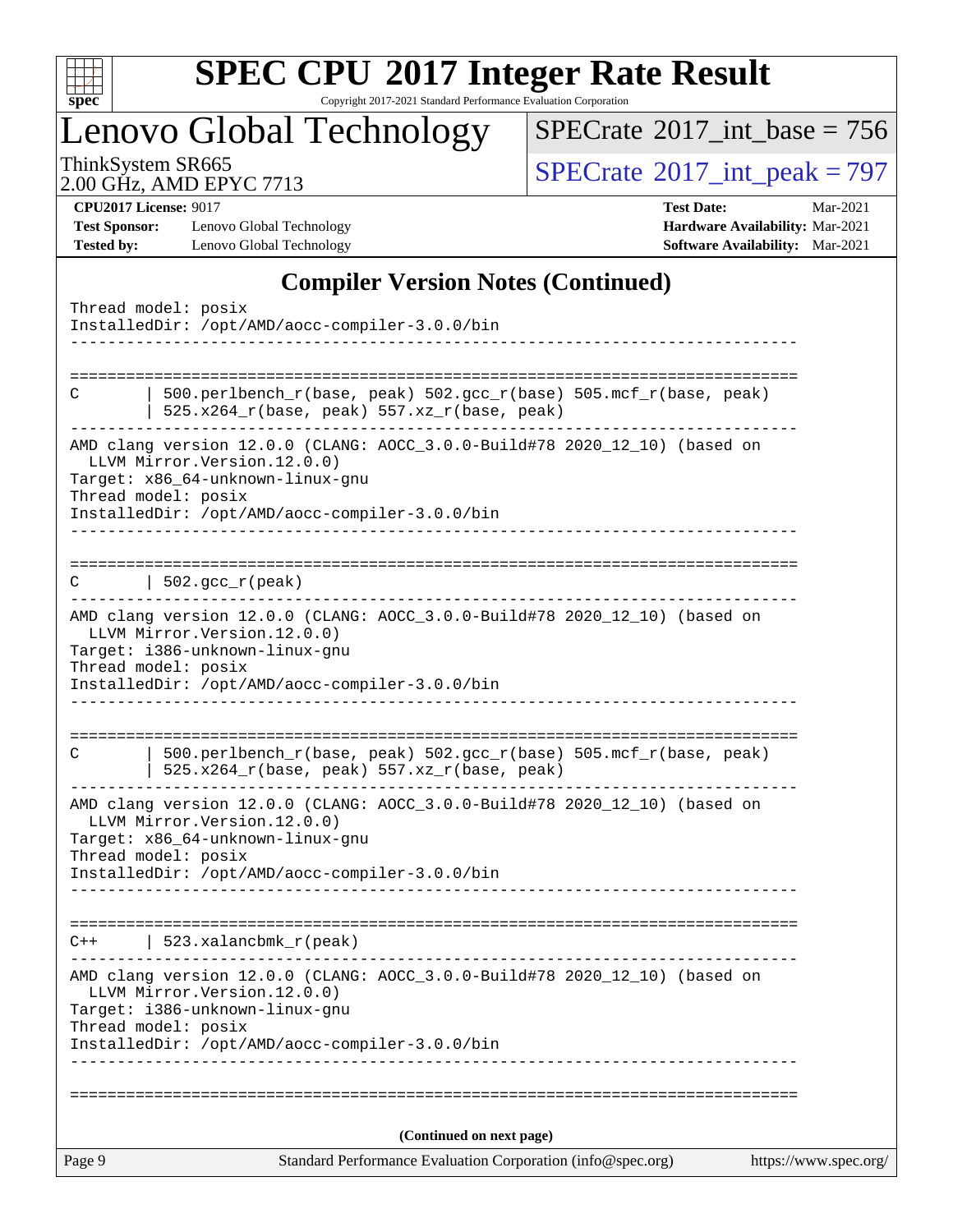

Copyright 2017-2021 Standard Performance Evaluation Corporation

Lenovo Global Technology

 $SPECrate$ <sup>®</sup>[2017\\_int\\_base =](http://www.spec.org/auto/cpu2017/Docs/result-fields.html#SPECrate2017intbase) 756

2.00 GHz, AMD EPYC 7713

ThinkSystem SR665<br>2.00 GHz AMD EPYC 7713

**[Test Sponsor:](http://www.spec.org/auto/cpu2017/Docs/result-fields.html#TestSponsor)** Lenovo Global Technology **[Hardware Availability:](http://www.spec.org/auto/cpu2017/Docs/result-fields.html#HardwareAvailability)** Mar-2021 **[Tested by:](http://www.spec.org/auto/cpu2017/Docs/result-fields.html#Testedby)** Lenovo Global Technology **[Software Availability:](http://www.spec.org/auto/cpu2017/Docs/result-fields.html#SoftwareAvailability)** Mar-2021

**[CPU2017 License:](http://www.spec.org/auto/cpu2017/Docs/result-fields.html#CPU2017License)** 9017 **[Test Date:](http://www.spec.org/auto/cpu2017/Docs/result-fields.html#TestDate)** Mar-2021

#### **[Compiler Version Notes \(Continued\)](http://www.spec.org/auto/cpu2017/Docs/result-fields.html#CompilerVersionNotes)**

| 520.omnetpp_r(base, peak) 523.xalancbmk_r(base)<br>$C++$<br>531.deepsjeng_r(base, peak) 541.leela_r(base, peak)<br>--------------------------------                                                                      |
|--------------------------------------------------------------------------------------------------------------------------------------------------------------------------------------------------------------------------|
| AMD clang version 12.0.0 (CLANG: AOCC_3.0.0-Build#78 2020_12_10) (based on<br>LLVM Mirror. Version. 12.0.0)<br>Target: x86_64-unknown-linux-gnu<br>Thread model: posix<br>InstalledDir: /opt/AMD/aocc-compiler-3.0.0/bin |
| $523$ .xalancbmk $r$ (peak)<br>$C++$                                                                                                                                                                                     |
| AMD clang version 12.0.0 (CLANG: AOCC_3.0.0-Build#78 2020_12_10) (based on<br>LLVM Mirror. Version. 12.0.0)<br>Target: i386-unknown-linux-gnu<br>Thread model: posix<br>InstalledDir: /opt/AMD/aocc-compiler-3.0.0/bin   |
|                                                                                                                                                                                                                          |
| 520.omnetpp_r(base, peak) 523.xalancbmk_r(base)<br>$C++$<br>531.deepsjeng_r(base, peak) 541.leela_r(base, peak)                                                                                                          |
| AMD clang version 12.0.0 (CLANG: AOCC_3.0.0-Build#78 2020_12_10) (based on<br>LLVM Mirror. Version. 12.0.0)<br>Target: x86_64-unknown-linux-gnu<br>Thread model: posix<br>InstalledDir: /opt/AMD/aocc-compiler-3.0.0/bin |
| Fortran   548.exchange2_r(base, peak)                                                                                                                                                                                    |
| AMD clang version 12.0.0 (CLANG: AOCC_3.0.0-Build#78 2020_12_10) (based on<br>LLVM Mirror. Version. 12.0.0)<br>Target: x86_64-unknown-linux-gnu<br>Thread model: posix<br>InstalledDir: /opt/AMD/aocc-compiler-3.0.0/bin |
| <b>Base Compiler Invocation</b>                                                                                                                                                                                          |
| C benchmarks:                                                                                                                                                                                                            |

[clang](http://www.spec.org/cpu2017/results/res2021q2/cpu2017-20210329-25443.flags.html#user_CCbase_clang-c)

**(Continued on next page)**

Page 10 Standard Performance Evaluation Corporation [\(info@spec.org\)](mailto:info@spec.org) <https://www.spec.org/>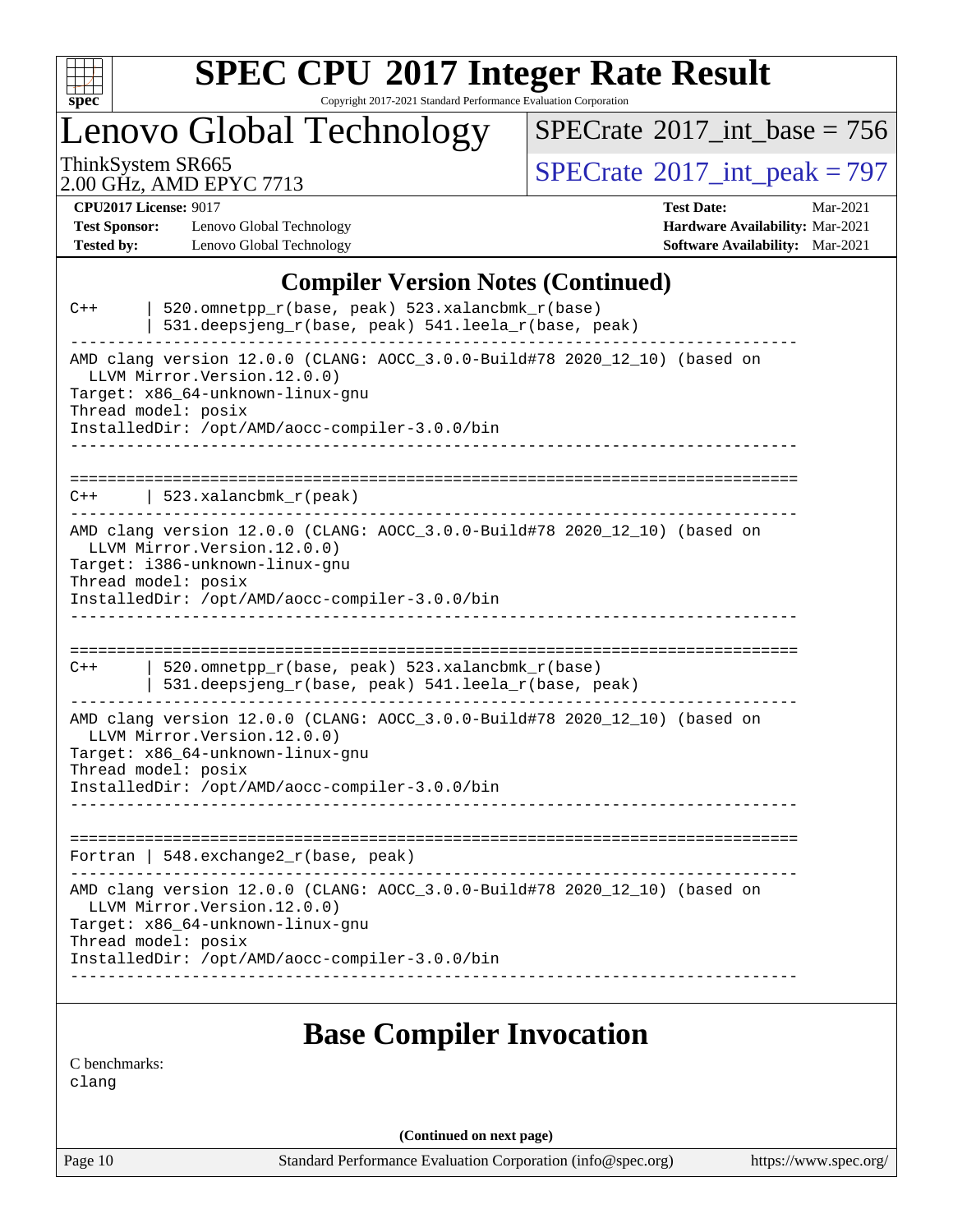

Copyright 2017-2021 Standard Performance Evaluation Corporation

### Lenovo Global Technology

 $SPECTate$ <sup>®</sup>[2017\\_int\\_base =](http://www.spec.org/auto/cpu2017/Docs/result-fields.html#SPECrate2017intbase) 756

2.00 GHz, AMD EPYC 7713

ThinkSystem SR665<br>2.00 GHz, AMD EPYC 7713

**[Test Sponsor:](http://www.spec.org/auto/cpu2017/Docs/result-fields.html#TestSponsor)** Lenovo Global Technology **[Hardware Availability:](http://www.spec.org/auto/cpu2017/Docs/result-fields.html#HardwareAvailability)** Mar-2021 **[Tested by:](http://www.spec.org/auto/cpu2017/Docs/result-fields.html#Testedby)** Lenovo Global Technology **[Software Availability:](http://www.spec.org/auto/cpu2017/Docs/result-fields.html#SoftwareAvailability)** Mar-2021

**[CPU2017 License:](http://www.spec.org/auto/cpu2017/Docs/result-fields.html#CPU2017License)** 9017 **[Test Date:](http://www.spec.org/auto/cpu2017/Docs/result-fields.html#TestDate)** Mar-2021

### **[Base Compiler Invocation \(Continued\)](http://www.spec.org/auto/cpu2017/Docs/result-fields.html#BaseCompilerInvocation)**

[C++ benchmarks:](http://www.spec.org/auto/cpu2017/Docs/result-fields.html#CXXbenchmarks) [clang++](http://www.spec.org/cpu2017/results/res2021q2/cpu2017-20210329-25443.flags.html#user_CXXbase_clang-cpp)

[Fortran benchmarks](http://www.spec.org/auto/cpu2017/Docs/result-fields.html#Fortranbenchmarks): [flang](http://www.spec.org/cpu2017/results/res2021q2/cpu2017-20210329-25443.flags.html#user_FCbase_flang)

### **[Base Portability Flags](http://www.spec.org/auto/cpu2017/Docs/result-fields.html#BasePortabilityFlags)**

 500.perlbench\_r: [-DSPEC\\_LINUX\\_X64](http://www.spec.org/cpu2017/results/res2021q2/cpu2017-20210329-25443.flags.html#b500.perlbench_r_basePORTABILITY_DSPEC_LINUX_X64) [-DSPEC\\_LP64](http://www.spec.org/cpu2017/results/res2021q2/cpu2017-20210329-25443.flags.html#b500.perlbench_r_baseEXTRA_PORTABILITY_DSPEC_LP64) 502.gcc\_r: [-DSPEC\\_LP64](http://www.spec.org/cpu2017/results/res2021q2/cpu2017-20210329-25443.flags.html#suite_baseEXTRA_PORTABILITY502_gcc_r_DSPEC_LP64) 505.mcf\_r: [-DSPEC\\_LP64](http://www.spec.org/cpu2017/results/res2021q2/cpu2017-20210329-25443.flags.html#suite_baseEXTRA_PORTABILITY505_mcf_r_DSPEC_LP64) 520.omnetpp\_r: [-DSPEC\\_LP64](http://www.spec.org/cpu2017/results/res2021q2/cpu2017-20210329-25443.flags.html#suite_baseEXTRA_PORTABILITY520_omnetpp_r_DSPEC_LP64) 523.xalancbmk\_r: [-DSPEC\\_LINUX](http://www.spec.org/cpu2017/results/res2021q2/cpu2017-20210329-25443.flags.html#b523.xalancbmk_r_basePORTABILITY_DSPEC_LINUX) [-DSPEC\\_LP64](http://www.spec.org/cpu2017/results/res2021q2/cpu2017-20210329-25443.flags.html#suite_baseEXTRA_PORTABILITY523_xalancbmk_r_DSPEC_LP64) 525.x264\_r: [-DSPEC\\_LP64](http://www.spec.org/cpu2017/results/res2021q2/cpu2017-20210329-25443.flags.html#suite_baseEXTRA_PORTABILITY525_x264_r_DSPEC_LP64) 531.deepsjeng\_r: [-DSPEC\\_LP64](http://www.spec.org/cpu2017/results/res2021q2/cpu2017-20210329-25443.flags.html#suite_baseEXTRA_PORTABILITY531_deepsjeng_r_DSPEC_LP64) 541.leela\_r: [-DSPEC\\_LP64](http://www.spec.org/cpu2017/results/res2021q2/cpu2017-20210329-25443.flags.html#suite_baseEXTRA_PORTABILITY541_leela_r_DSPEC_LP64) 548.exchange2\_r: [-DSPEC\\_LP64](http://www.spec.org/cpu2017/results/res2021q2/cpu2017-20210329-25443.flags.html#suite_baseEXTRA_PORTABILITY548_exchange2_r_DSPEC_LP64) 557.xz\_r: [-DSPEC\\_LP64](http://www.spec.org/cpu2017/results/res2021q2/cpu2017-20210329-25443.flags.html#suite_baseEXTRA_PORTABILITY557_xz_r_DSPEC_LP64)

### **[Base Optimization Flags](http://www.spec.org/auto/cpu2017/Docs/result-fields.html#BaseOptimizationFlags)**

[C benchmarks](http://www.spec.org/auto/cpu2017/Docs/result-fields.html#Cbenchmarks):

```
-m64 -Wl,-allow-multiple-definition -Wl,-mllvm -Wl,-enable-licm-vrp
-flto -Wl,-mllvm -Wl,-region-vectorize
-Wl,-mllvm -Wl,-function-specialize
-Wl,-mllvm -Wl,-align-all-nofallthru-blocks=6
-Wl,-mllvm -Wl,-reduce-array-computations=3 -O3 -ffast-math
-march=znver3 -fveclib=AMDLIBM -fstruct-layout=5
-mllvm -unroll-threshold=50 -mllvm -inline-threshold=1000
-fremap-arrays -mllvm -function-specialize -flv-function-specialization
-mllvm -enable-gvn-hoist -mllvm -global-vectorize-slp=true
-mllvm -enable-licm-vrp -mllvm -reduce-array-computations=3 -z muldefs
-lamdlibm -ljemalloc -lflang -lflangrti
C++ benchmarks: 
-m64 -std=c++98 -Wl,-mllvm -Wl,-do-block-reorder=aggressive -flto
-Wl,-mllvm -Wl,-region-vectorize -Wl,-mllvm -Wl,-function-specialize
-Wl,-mllvm -Wl,-align-all-nofallthru-blocks=6
-Wl,-mllvm -Wl,-reduce-array-computations=3 -O3 -ffast-math
-march=znver3 -fveclib=AMDLIBM -mllvm -enable-partial-unswitch
-mllvm -unroll-threshold=100 -finline-aggressive
-flv-function-specialization -mllvm -loop-unswitch-threshold=200000
```
**(Continued on next page)**

| Page 11 | Standard Performance Evaluation Corporation (info@spec.org) | https://www.spec.org/ |
|---------|-------------------------------------------------------------|-----------------------|
|---------|-------------------------------------------------------------|-----------------------|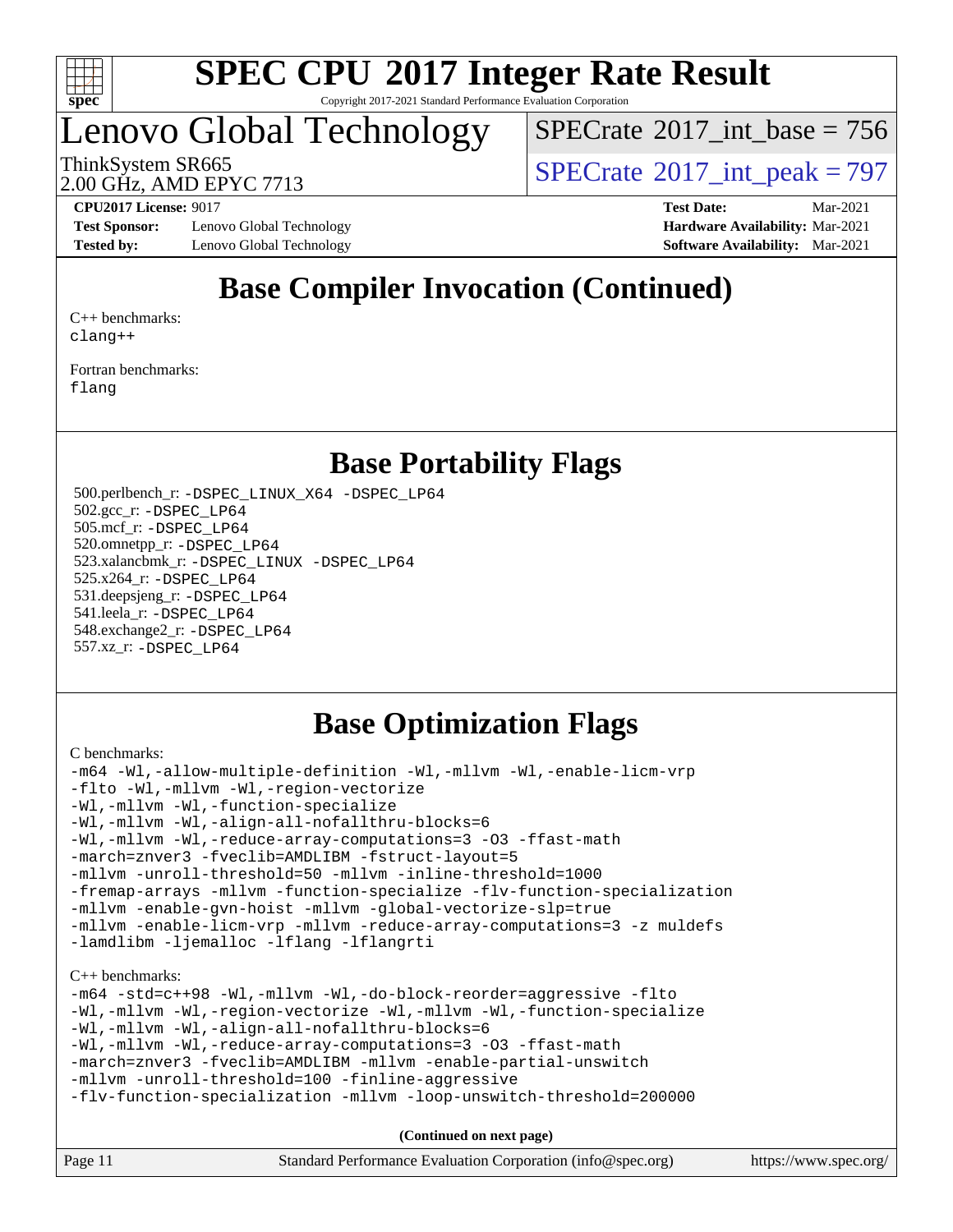

Copyright 2017-2021 Standard Performance Evaluation Corporation

### Lenovo Global Technology

 $SPECTate$ <sup>®</sup>[2017\\_int\\_base =](http://www.spec.org/auto/cpu2017/Docs/result-fields.html#SPECrate2017intbase) 756

2.00 GHz, AMD EPYC 7713

ThinkSystem SR665<br>2.00 GHz, AMD EPVC 7713

**[Test Sponsor:](http://www.spec.org/auto/cpu2017/Docs/result-fields.html#TestSponsor)** Lenovo Global Technology **[Hardware Availability:](http://www.spec.org/auto/cpu2017/Docs/result-fields.html#HardwareAvailability)** Mar-2021 **[Tested by:](http://www.spec.org/auto/cpu2017/Docs/result-fields.html#Testedby)** Lenovo Global Technology **[Software Availability:](http://www.spec.org/auto/cpu2017/Docs/result-fields.html#SoftwareAvailability)** Mar-2021

**[CPU2017 License:](http://www.spec.org/auto/cpu2017/Docs/result-fields.html#CPU2017License)** 9017 **[Test Date:](http://www.spec.org/auto/cpu2017/Docs/result-fields.html#TestDate)** Mar-2021

### **[Base Optimization Flags \(Continued\)](http://www.spec.org/auto/cpu2017/Docs/result-fields.html#BaseOptimizationFlags)**

[C++ benchmarks](http://www.spec.org/auto/cpu2017/Docs/result-fields.html#CXXbenchmarks) (continued):

[-mllvm -reroll-loops](http://www.spec.org/cpu2017/results/res2021q2/cpu2017-20210329-25443.flags.html#user_CXXbase_F-reroll-loops) [-mllvm -aggressive-loop-unswitch](http://www.spec.org/cpu2017/results/res2021q2/cpu2017-20210329-25443.flags.html#user_CXXbase_F-aggressive-loop-unswitch_abd8177005d493f9a81f88ae32814acdc0422950e54bc53b0605c538e2e7549eb43d48c826089056b98aa2f0c142dc7ed1401fa1c97db9286a8c3ff748437b59) [-mllvm -extra-vectorizer-passes](http://www.spec.org/cpu2017/results/res2021q2/cpu2017-20210329-25443.flags.html#user_CXXbase_F-extra-vectorizer-passes_4bb9f90681e045f5ce38050c5c48e52c5a95ed819cbc44e12f6b389a91a38f1bfb7d9f51b06906bf2bd7ccd881019f6383c418982c71e3a142c10a060056d555) [-mllvm -reduce-array-computations=3](http://www.spec.org/cpu2017/results/res2021q2/cpu2017-20210329-25443.flags.html#user_CXXbase_F-reduce-array-computations) [-mllvm -global-vectorize-slp=true](http://www.spec.org/cpu2017/results/res2021q2/cpu2017-20210329-25443.flags.html#user_CXXbase_F-global-vectorize-slp_f701c289ed3fc79483844cad3672606d268e3123d2651e764a36e57810b634b30ff7af25c43ce4288d0e4c1cc47ba156fce6ed971bc0d0e53c4c557f353d3dec) [-mllvm -convert-pow-exp-to-int=false](http://www.spec.org/cpu2017/results/res2021q2/cpu2017-20210329-25443.flags.html#user_CXXbase_F-convert-pow-exp-to-int_48075d7f300181d7350b7c152e089ba974e4acf53c583458eae87b0ecd6f9aa5a8546e2797aca77a784d497b972647cfd65b81c02996ee1106af5ba1043433c1) [-z muldefs](http://www.spec.org/cpu2017/results/res2021q2/cpu2017-20210329-25443.flags.html#user_CXXbase_aocc-muldefs) [-mllvm -do-block-reorder=aggressive](http://www.spec.org/cpu2017/results/res2021q2/cpu2017-20210329-25443.flags.html#user_CXXbase_F-do-block-reorder) [-fvirtual-function-elimination](http://www.spec.org/cpu2017/results/res2021q2/cpu2017-20210329-25443.flags.html#user_CXXbase_F-fvirtual-function-elimination) [-fvisibility=hidden](http://www.spec.org/cpu2017/results/res2021q2/cpu2017-20210329-25443.flags.html#user_CXXbase_F-fvisibility) [-lamdlibm](http://www.spec.org/cpu2017/results/res2021q2/cpu2017-20210329-25443.flags.html#user_CXXbase_F-lamdlibm) [-ljemalloc](http://www.spec.org/cpu2017/results/res2021q2/cpu2017-20210329-25443.flags.html#user_CXXbase_jemalloc-lib) [-lflang](http://www.spec.org/cpu2017/results/res2021q2/cpu2017-20210329-25443.flags.html#user_CXXbase_F-lflang) [-lflangrti](http://www.spec.org/cpu2017/results/res2021q2/cpu2017-20210329-25443.flags.html#user_CXXbase_F-lflangrti)

[Fortran benchmarks](http://www.spec.org/auto/cpu2017/Docs/result-fields.html#Fortranbenchmarks):

[-m64](http://www.spec.org/cpu2017/results/res2021q2/cpu2017-20210329-25443.flags.html#user_FCbase_F-m64) [-Wl,-mllvm -Wl,-inline-recursion=4](http://www.spec.org/cpu2017/results/res2021q2/cpu2017-20210329-25443.flags.html#user_FCbase_F-inline-recursion) [-Wl,-mllvm -Wl,-lsr-in-nested-loop](http://www.spec.org/cpu2017/results/res2021q2/cpu2017-20210329-25443.flags.html#user_FCbase_F-lsr-in-nested-loop) [-Wl,-mllvm -Wl,-enable-iv-split](http://www.spec.org/cpu2017/results/res2021q2/cpu2017-20210329-25443.flags.html#user_FCbase_F-enable-iv-split) [-flto](http://www.spec.org/cpu2017/results/res2021q2/cpu2017-20210329-25443.flags.html#user_FCbase_aocc-flto) [-Wl,-mllvm -Wl,-region-vectorize](http://www.spec.org/cpu2017/results/res2021q2/cpu2017-20210329-25443.flags.html#user_FCbase_F-region-vectorize_fb6c6b5aa293c88efc6c7c2b52b20755e943585b1fe8658c35afef78727fff56e1a56891413c30e36b8e2a6f9a71126986319243e80eb6110b78b288f533c52b) [-Wl,-mllvm -Wl,-function-specialize](http://www.spec.org/cpu2017/results/res2021q2/cpu2017-20210329-25443.flags.html#user_FCbase_F-function-specialize_7e7e661e57922243ee67c9a1251cb8910e607325179a0ce7f2884e09a6f5d4a5ef0ae4f37e8a2a11c95fc48e931f06dc2b6016f14b511fcb441e048bef1b065a) [-Wl,-mllvm -Wl,-align-all-nofallthru-blocks=6](http://www.spec.org/cpu2017/results/res2021q2/cpu2017-20210329-25443.flags.html#user_FCbase_F-align-all-nofallthru-blocks) [-Wl,-mllvm -Wl,-reduce-array-computations=3](http://www.spec.org/cpu2017/results/res2021q2/cpu2017-20210329-25443.flags.html#user_FCbase_F-reduce-array-computations_b882aefe7a5dda4e33149f6299762b9a720dace3e498e13756f4c04e5a19edf5315c1f3993de2e61ec41e8c206231f84e05da7040e1bb5d69ba27d10a12507e4) [-O3](http://www.spec.org/cpu2017/results/res2021q2/cpu2017-20210329-25443.flags.html#user_FCbase_F-O3) [-ffast-math](http://www.spec.org/cpu2017/results/res2021q2/cpu2017-20210329-25443.flags.html#user_FCbase_aocc-ffast-math) [-march=znver3](http://www.spec.org/cpu2017/results/res2021q2/cpu2017-20210329-25443.flags.html#user_FCbase_aocc-march) [-fveclib=AMDLIBM](http://www.spec.org/cpu2017/results/res2021q2/cpu2017-20210329-25443.flags.html#user_FCbase_F-fveclib) [-z muldefs](http://www.spec.org/cpu2017/results/res2021q2/cpu2017-20210329-25443.flags.html#user_FCbase_aocc-muldefs) [-mllvm -unroll-aggressive](http://www.spec.org/cpu2017/results/res2021q2/cpu2017-20210329-25443.flags.html#user_FCbase_F-unroll-aggressive) [-mllvm -unroll-threshold=500](http://www.spec.org/cpu2017/results/res2021q2/cpu2017-20210329-25443.flags.html#user_FCbase_F-unroll-threshold_6344f35bb9416f763444895f2c0828bc11d6b70541d01165f9793831738f396c84c63e00879c73114837d9915973441965f43a8aa0b0cec1300ec9f6fa61abad) [-lamdlibm](http://www.spec.org/cpu2017/results/res2021q2/cpu2017-20210329-25443.flags.html#user_FCbase_F-lamdlibm) [-ljemalloc](http://www.spec.org/cpu2017/results/res2021q2/cpu2017-20210329-25443.flags.html#user_FCbase_jemalloc-lib) [-lflang](http://www.spec.org/cpu2017/results/res2021q2/cpu2017-20210329-25443.flags.html#user_FCbase_F-lflang) [-lflangrti](http://www.spec.org/cpu2017/results/res2021q2/cpu2017-20210329-25443.flags.html#user_FCbase_F-lflangrti)

### **[Base Other Flags](http://www.spec.org/auto/cpu2017/Docs/result-fields.html#BaseOtherFlags)**

[C benchmarks](http://www.spec.org/auto/cpu2017/Docs/result-fields.html#Cbenchmarks): [-Wno-unused-command-line-argument](http://www.spec.org/cpu2017/results/res2021q2/cpu2017-20210329-25443.flags.html#user_CCbase_F-Wno-unused-command-line-argument)

[C++ benchmarks:](http://www.spec.org/auto/cpu2017/Docs/result-fields.html#CXXbenchmarks) [-Wno-unused-command-line-argument](http://www.spec.org/cpu2017/results/res2021q2/cpu2017-20210329-25443.flags.html#user_CXXbase_F-Wno-unused-command-line-argument)

### **[Peak Compiler Invocation](http://www.spec.org/auto/cpu2017/Docs/result-fields.html#PeakCompilerInvocation)**

[C benchmarks](http://www.spec.org/auto/cpu2017/Docs/result-fields.html#Cbenchmarks): [clang](http://www.spec.org/cpu2017/results/res2021q2/cpu2017-20210329-25443.flags.html#user_CCpeak_clang-c)

[C++ benchmarks:](http://www.spec.org/auto/cpu2017/Docs/result-fields.html#CXXbenchmarks) [clang++](http://www.spec.org/cpu2017/results/res2021q2/cpu2017-20210329-25443.flags.html#user_CXXpeak_clang-cpp)

[Fortran benchmarks](http://www.spec.org/auto/cpu2017/Docs/result-fields.html#Fortranbenchmarks): [flang](http://www.spec.org/cpu2017/results/res2021q2/cpu2017-20210329-25443.flags.html#user_FCpeak_flang)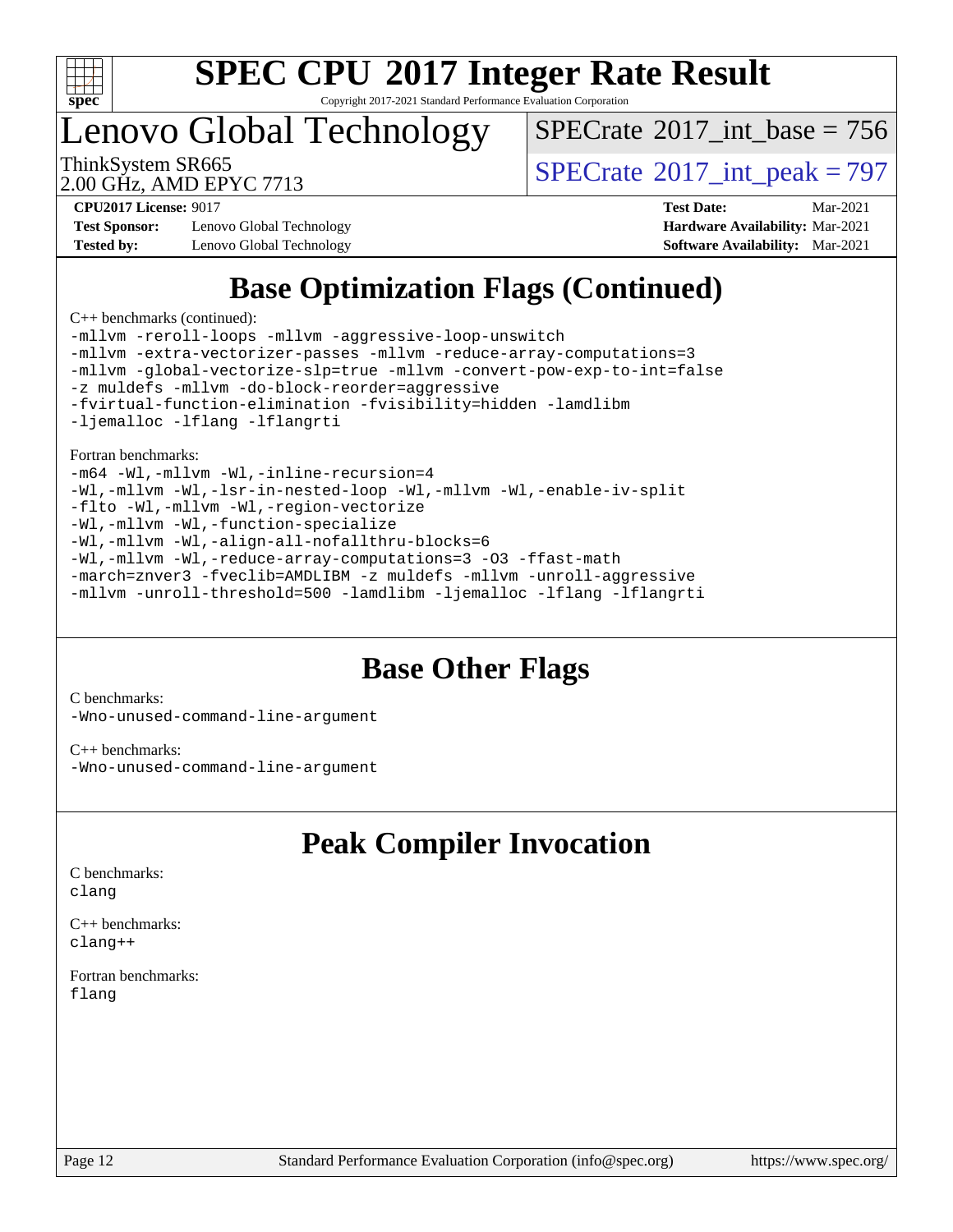

Copyright 2017-2021 Standard Performance Evaluation Corporation

Lenovo Global Technology

 $SPECTate$ <sup>®</sup>[2017\\_int\\_base =](http://www.spec.org/auto/cpu2017/Docs/result-fields.html#SPECrate2017intbase) 756

2.00 GHz, AMD EPYC 7713

ThinkSystem SR665<br>2.00 GHz, AMD EPVC 7713

**[CPU2017 License:](http://www.spec.org/auto/cpu2017/Docs/result-fields.html#CPU2017License)** 9017 **[Test Date:](http://www.spec.org/auto/cpu2017/Docs/result-fields.html#TestDate)** Mar-2021

**[Test Sponsor:](http://www.spec.org/auto/cpu2017/Docs/result-fields.html#TestSponsor)** Lenovo Global Technology **[Hardware Availability:](http://www.spec.org/auto/cpu2017/Docs/result-fields.html#HardwareAvailability)** Mar-2021 **[Tested by:](http://www.spec.org/auto/cpu2017/Docs/result-fields.html#Testedby)** Lenovo Global Technology **[Software Availability:](http://www.spec.org/auto/cpu2017/Docs/result-fields.html#SoftwareAvailability)** Mar-2021

# **[Peak Portability Flags](http://www.spec.org/auto/cpu2017/Docs/result-fields.html#PeakPortabilityFlags)**

 500.perlbench\_r: [-DSPEC\\_LINUX\\_X64](http://www.spec.org/cpu2017/results/res2021q2/cpu2017-20210329-25443.flags.html#b500.perlbench_r_peakPORTABILITY_DSPEC_LINUX_X64) [-DSPEC\\_LP64](http://www.spec.org/cpu2017/results/res2021q2/cpu2017-20210329-25443.flags.html#b500.perlbench_r_peakEXTRA_PORTABILITY_DSPEC_LP64) 502.gcc\_r: [-D\\_FILE\\_OFFSET\\_BITS=64](http://www.spec.org/cpu2017/results/res2021q2/cpu2017-20210329-25443.flags.html#user_peakEXTRA_PORTABILITY502_gcc_r_F-D_FILE_OFFSET_BITS_5ae949a99b284ddf4e95728d47cb0843d81b2eb0e18bdfe74bbf0f61d0b064f4bda2f10ea5eb90e1dcab0e84dbc592acfc5018bc955c18609f94ddb8d550002c) 505.mcf\_r: [-DSPEC\\_LP64](http://www.spec.org/cpu2017/results/res2021q2/cpu2017-20210329-25443.flags.html#suite_peakEXTRA_PORTABILITY505_mcf_r_DSPEC_LP64) 520.omnetpp\_r: [-DSPEC\\_LP64](http://www.spec.org/cpu2017/results/res2021q2/cpu2017-20210329-25443.flags.html#suite_peakEXTRA_PORTABILITY520_omnetpp_r_DSPEC_LP64) 523.xalancbmk\_r: [-DSPEC\\_LINUX](http://www.spec.org/cpu2017/results/res2021q2/cpu2017-20210329-25443.flags.html#b523.xalancbmk_r_peakPORTABILITY_DSPEC_LINUX) [-DSPEC\\_LP64](http://www.spec.org/cpu2017/results/res2021q2/cpu2017-20210329-25443.flags.html#suite_peakEXTRA_PORTABILITY523_xalancbmk_r_DSPEC_LP64) 525.x264\_r: [-DSPEC\\_LP64](http://www.spec.org/cpu2017/results/res2021q2/cpu2017-20210329-25443.flags.html#suite_peakEXTRA_PORTABILITY525_x264_r_DSPEC_LP64) 531.deepsjeng\_r: [-DSPEC\\_LP64](http://www.spec.org/cpu2017/results/res2021q2/cpu2017-20210329-25443.flags.html#suite_peakEXTRA_PORTABILITY531_deepsjeng_r_DSPEC_LP64) 541.leela\_r: [-DSPEC\\_LP64](http://www.spec.org/cpu2017/results/res2021q2/cpu2017-20210329-25443.flags.html#suite_peakEXTRA_PORTABILITY541_leela_r_DSPEC_LP64) 548.exchange2\_r: [-DSPEC\\_LP64](http://www.spec.org/cpu2017/results/res2021q2/cpu2017-20210329-25443.flags.html#suite_peakEXTRA_PORTABILITY548_exchange2_r_DSPEC_LP64) 557.xz\_r: [-DSPEC\\_LP64](http://www.spec.org/cpu2017/results/res2021q2/cpu2017-20210329-25443.flags.html#suite_peakEXTRA_PORTABILITY557_xz_r_DSPEC_LP64)

### **[Peak Optimization Flags](http://www.spec.org/auto/cpu2017/Docs/result-fields.html#PeakOptimizationFlags)**

[C benchmarks](http://www.spec.org/auto/cpu2017/Docs/result-fields.html#Cbenchmarks):

```
 500.perlbench_r: -m64 -Wl,-allow-multiple-definition
-Wl,-mllvm -Wl,-enable-licm-vrp -flto
-Wl,-mllvm -Wl,-function-specialize
-Wl,-mllvm -Wl,-align-all-nofallthru-blocks=6
-Wl,-mllvm -Wl,-reduce-array-computations=3
-fprofile-instr-generate(pass 1)
-fprofile-instr-use(pass 2) -Ofast -march=znver3
-fveclib=AMDLIBM -fstruct-layout=7
-mllvm -unroll-threshold=50 -fremap-arrays
-flv-function-specialization -mllvm -inline-threshold=1000
-mllvm -enable-gvn-hoist -mllvm -global-vectorize-slp=false
-mllvm -function-specialize -mllvm -enable-licm-vrp
-mllvm -reduce-array-computations=3 -lamdlibm -ljemalloc
 502.gcc_r: -m32 -Wl,-allow-multiple-definition
-Wl,-mllvm -Wl,-enable-licm-vrp -flto
-Wl,-mllvm -Wl,-function-specialize -Ofast -march=znver3
-fveclib=AMDLIBM -fstruct-layout=7
-mllvm -unroll-threshold=50 -fremap-arrays
-flv-function-specialization -mllvm -inline-threshold=1000
-mllvm -enable-gvn-hoist -mllvm -global-vectorize-slp=true
-mllvm -function-specialize -mllvm -enable-licm-vrp
-mllvm -reduce-array-computations=3 -fgnu89-inline
-ljemalloc
 505.mcf_r: -m64 -Wl,-allow-multiple-definition
-Wl,-mllvm -Wl,-enable-licm-vrp -flto
-Wl,-mllvm -Wl,-function-specialize
-Wl,-mllvm -Wl,-align-all-nofallthru-blocks=6
```
**(Continued on next page)**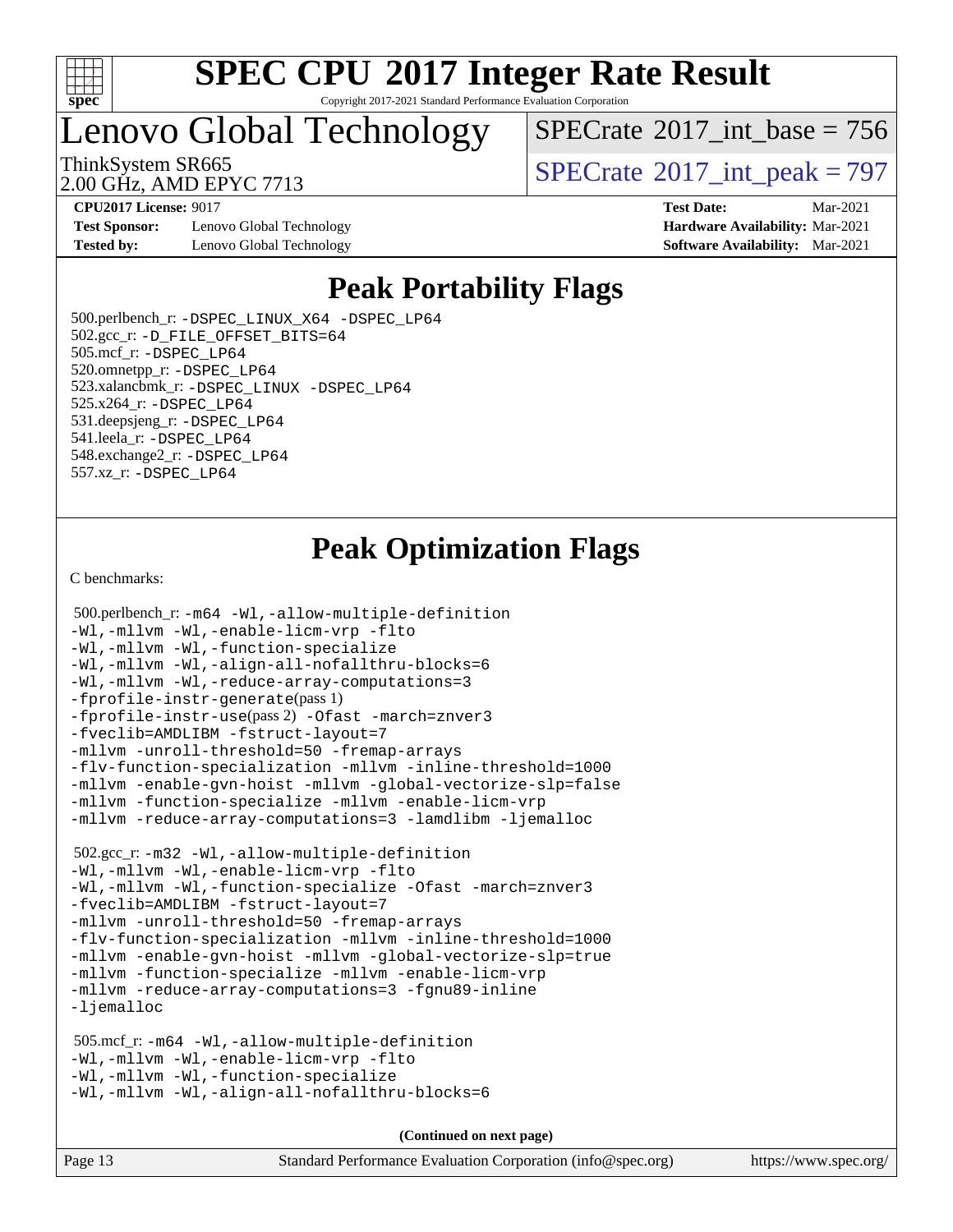

Copyright 2017-2021 Standard Performance Evaluation Corporation

Lenovo Global Technology

 $SPECTate$ <sup>®</sup>[2017\\_int\\_base =](http://www.spec.org/auto/cpu2017/Docs/result-fields.html#SPECrate2017intbase) 756

2.00 GHz, AMD EPYC 7713

ThinkSystem SR665<br>2.00 GHz, AMD EPYC 7713

**[Test Sponsor:](http://www.spec.org/auto/cpu2017/Docs/result-fields.html#TestSponsor)** Lenovo Global Technology **[Hardware Availability:](http://www.spec.org/auto/cpu2017/Docs/result-fields.html#HardwareAvailability)** Mar-2021 **[Tested by:](http://www.spec.org/auto/cpu2017/Docs/result-fields.html#Testedby)** Lenovo Global Technology **[Software Availability:](http://www.spec.org/auto/cpu2017/Docs/result-fields.html#SoftwareAvailability)** Mar-2021

**[CPU2017 License:](http://www.spec.org/auto/cpu2017/Docs/result-fields.html#CPU2017License)** 9017 **[Test Date:](http://www.spec.org/auto/cpu2017/Docs/result-fields.html#TestDate)** Mar-2021

### **[Peak Optimization Flags \(Continued\)](http://www.spec.org/auto/cpu2017/Docs/result-fields.html#PeakOptimizationFlags)**

```
 505.mcf_r (continued):
-Wl,-mllvm -Wl,-reduce-array-computations=3 -Ofast
-march=znver3 -fveclib=AMDLIBM -fstruct-layout=7
-mllvm -unroll-threshold=50 -fremap-arrays
-flv-function-specialization -mllvm -inline-threshold=1000
-mllvm -enable-gvn-hoist -mllvm -global-vectorize-slp=true
-mllvm -function-specialize -mllvm -enable-licm-vrp
-mllvm -reduce-array-computations=3 -lamdlibm -ljemalloc
525.x264<sup>r:</sup> basepeak = yes
 557.xz_r: Same as 505.mcf_r
C++ benchmarks: 
 520.omnetpp_r: -m64 -std=c++98
-Wl,-mllvm -Wl,-do-block-reorder=aggressive -flto
-Wl,-mllvm -Wl,-function-specialize
-Wl,-mllvm -Wl,-align-all-nofallthru-blocks=6
-Wl,-mllvm -Wl,-reduce-array-computations=3 -Ofast
-march=znver3 -fveclib=AMDLIBM -finline-aggressive
-mllvm -unroll-threshold=100 -flv-function-specialization
-mllvm -enable-licm-vrp -mllvm -reroll-loops
-mllvm -aggressive-loop-unswitch
-mllvm -reduce-array-computations=3
-mllvm -global-vectorize-slp=true
-mllvm -do-block-reorder=aggressive
-fvirtual-function-elimination -fvisibility=hidden
-lamdlibm -ljemalloc
 523.xalancbmk_r: -m32 -Wl,-mllvm -Wl,-do-block-reorder=aggressive -flto
-Wl,-mllvm -Wl,-function-specialize
-Wl,-mllvm -Wl,-align-all-nofallthru-blocks=6
-Wl,-mllvm -Wl,-reduce-array-computations=3 -Ofast
-march=znver3 -fveclib=AMDLIBM -finline-aggressive
-mllvm -unroll-threshold=100 -flv-function-specialization
-mllvm -enable-licm-vrp -mllvm -reroll-loops
-mllvm -aggressive-loop-unswitch
-mllvm -reduce-array-computations=3
-mllvm -global-vectorize-slp=true
-mllvm -do-block-reorder=aggressive
-fvirtual-function-elimination -fvisibility=hidden
-ljemalloc
 531.deepsjeng_r: basepeak = yes
                                     (Continued on next page)
```